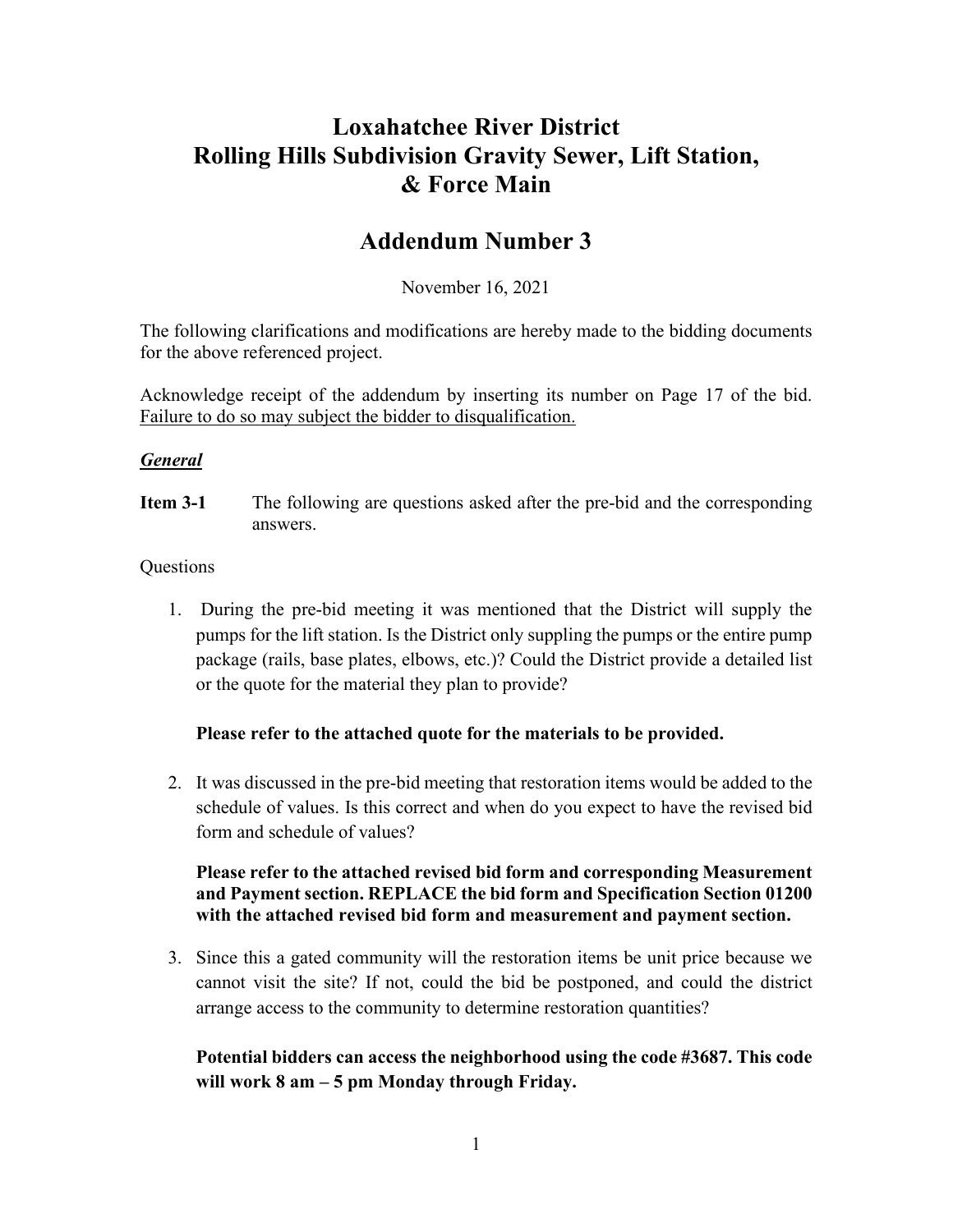4. The plans have callouts for abandonment of existing pipe but there is nothing else shown on the plans or the schedule of values. Is the contractor responsible for anything with respect to this abandonment?

**The existing pipe noted to be abandoned in place are existing service laterals that were installed which will not be utilized. The Contractor will not have to perform any work with these laterals.**

5. Paints & Coatings has rehabbed over 5,000 manholes and lift stations with 26 years of experience. If acceptable to the District, Paints & Coatings requests, (Page 282) IET Systems & IET-Crete respectfully request to be listed as an approved product.

**The request to add IET Systems & IET-Crete as an approved product is approved.** 

#### **END OF ADDENDUM 3**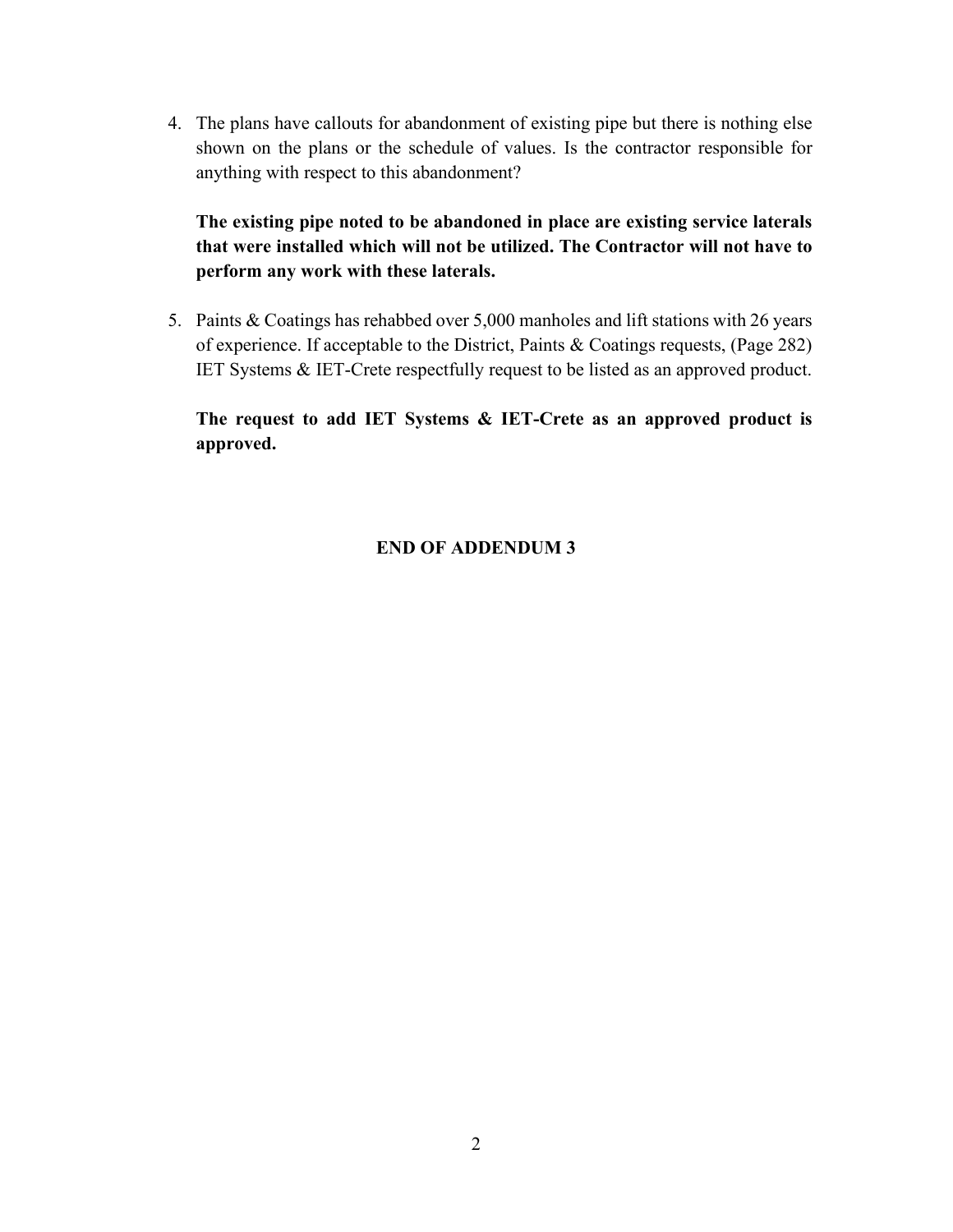

**TO: Lox Encon**

#### **SUBJECT: Rolling Hills**

**November 5, 2021**

**QUOTE#:2021-WEP-0951**

We are pleased to offer the following equipment:

#### Equipment

- Qty **Description**
- 2 4"NP3102/455 FM rated Flygt pumps with 5HP 230V 3PH motors
- 2 4" Discharge Connections
- 60' 316SS Guide rail
- 2 316SS Upper guide bar brackets
- 2 Lifting chain 316SS
- 2 Cable holders 316SS
- 1 Start-up Service by Xylem Flygt Representative

#### **Exclusions:** WE DO NOT SUPPLY, PIPING, VALVES, GUIDE BARS, PRESSURE GAUGES, DISCONNECTS, JUNCTION BOXES, KELLUMS GRIPS, SURGE PROTECTION EQUIPMENT, SPARE PARTS, LABOR OR ANY OTHER ITEM NOT SPECIFICALLY LISTED ABOVE.

#### **PLEASE MAKE PURCHASE ORDERS OUT TO: XYLEM WATER SOLUTIONS USA, INC***.*

- **Validity:** THIS QUOTE IS VALID FOR NINETY (90) DAYS UNLESS LONGER TIME AGREED TO IN WRITING.
- **Taxes:** State, local, and other applicable taxes are not included in this quotation.
- **Freight Terms:** DAP; Jobsite Full Freight Allowed (per Incoterms 2010)
- **Shortages:** Xylem will not be responsible for apparent shipment shortages or damages incurred in shipment that are not reported within two weeks from delivery to jobsite. Damages should be noted on the receiving slip and the truck driver advised of the damages. Please contact our office as soon as possible to report damages or shortages so that replacement items can be shipped and the appropriate claims made.
- **Payment Terms:** 100% NET 60 DAYS AFTER SHIPMENT DATE. (Note: Partial billing will be made on partial shipments)

Xylem's payment shall not be dependent upon Purchaser being paid by any third party unless Owner denies payment due to reasons solely attributable to items related to the equipment being provided by FLYGT.

- **Schedule:** Please consult your local Flygt branch for submittals and fabrication lead-times.
- **[Back Charges:](mailto:eric.johnson@xyleminc.com)** Buyer shall not make purchases nor shall Buyer incur any labor that would result in a back charge to Seller without prior written consent of an authorized employee of seller.

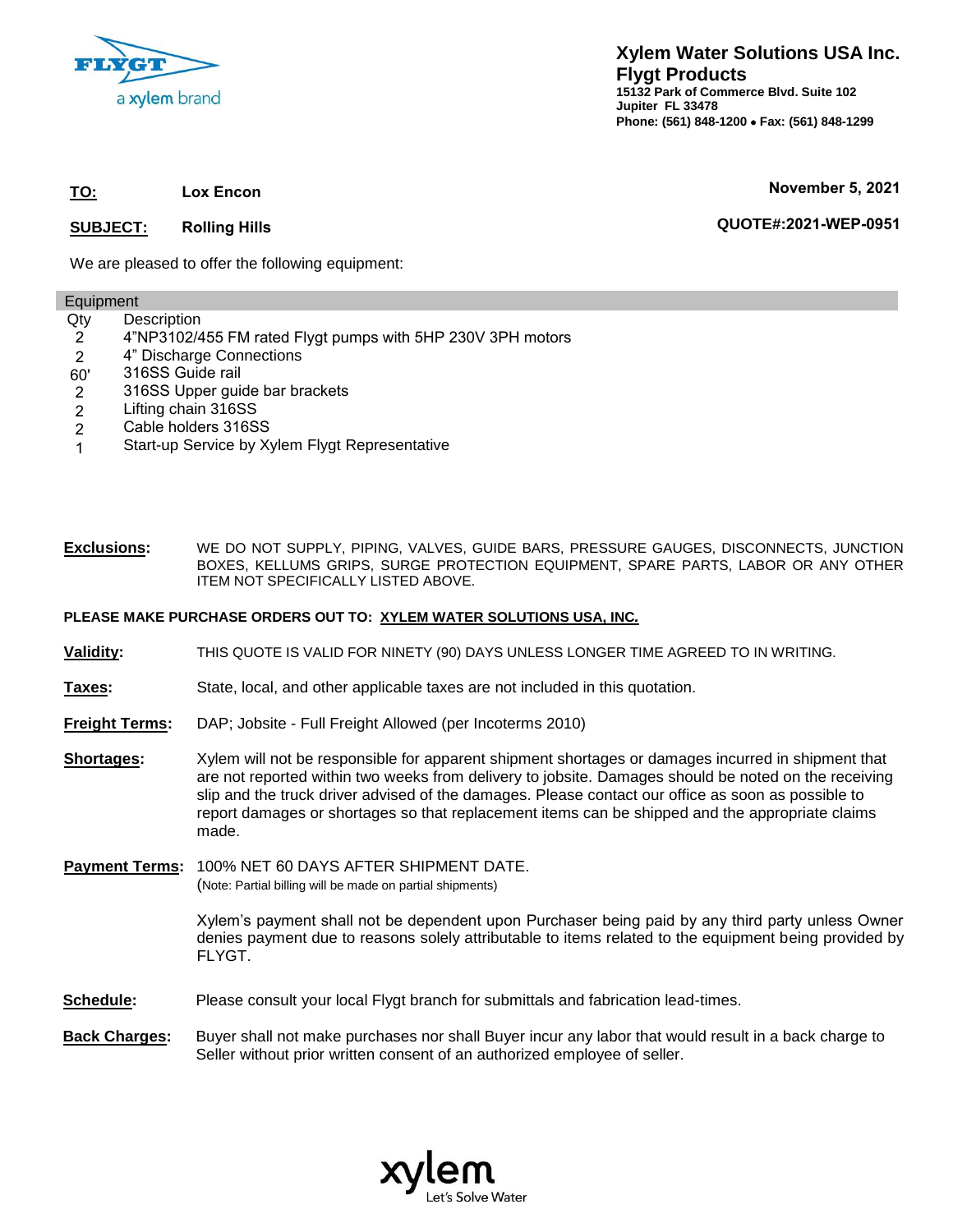

**Xylem Water Solutions USA Inc. / Flygt Products 15132 Park of Commerce Blvd. Suite 102 Jupiter, Florida 33478 Phone: 561-848-1200 Fax: 561-848-1299**

#### **Schedule:** Please consult your local Flygt branch for submittals and fabrication lead-times.

**Back Charges:** Buyer shall not make purchases nor shall Buyer incur any labor that would result in a back charge to Seller without prior written consent of an authorized employee of seller.

**Terms & Conditions:** *This order is subject to the Standard Terms and Conditions of Sale – Xylem Americas effective on the date the order is accepted which terms are available at http://www.xyleminc.com/en-us/Pages/terms-conditions-of-sale.apx and incorporated herein by reference and made part of the agreement between the parties.* 

We thank you for your interest in our equipment and look forward to being of service to you in the near future.

#### **IN THE ABSENCE OF A FORMAL ISSUED PURCHASE ORDER, A SIGNED COPY OF THIS PROPOSAL IS ACCEPTABLE AS A BINDING CONTRACT.**

Xylem Water Solutions USA, Inc. Company Name: \_

Address: \_\_\_\_\_\_\_\_\_\_\_\_\_\_\_\_\_\_\_\_\_\_\_\_\_\_\_\_\_\_\_\_\_\_\_\_\_\_\_\_\_\_\_\_\_\_ Accepted By: \_\_\_\_ Print Name: Date:

Eric Joh

 Eric Johnson Sales Representative (561) 515-8710 eric.johnson@xyleminc.com

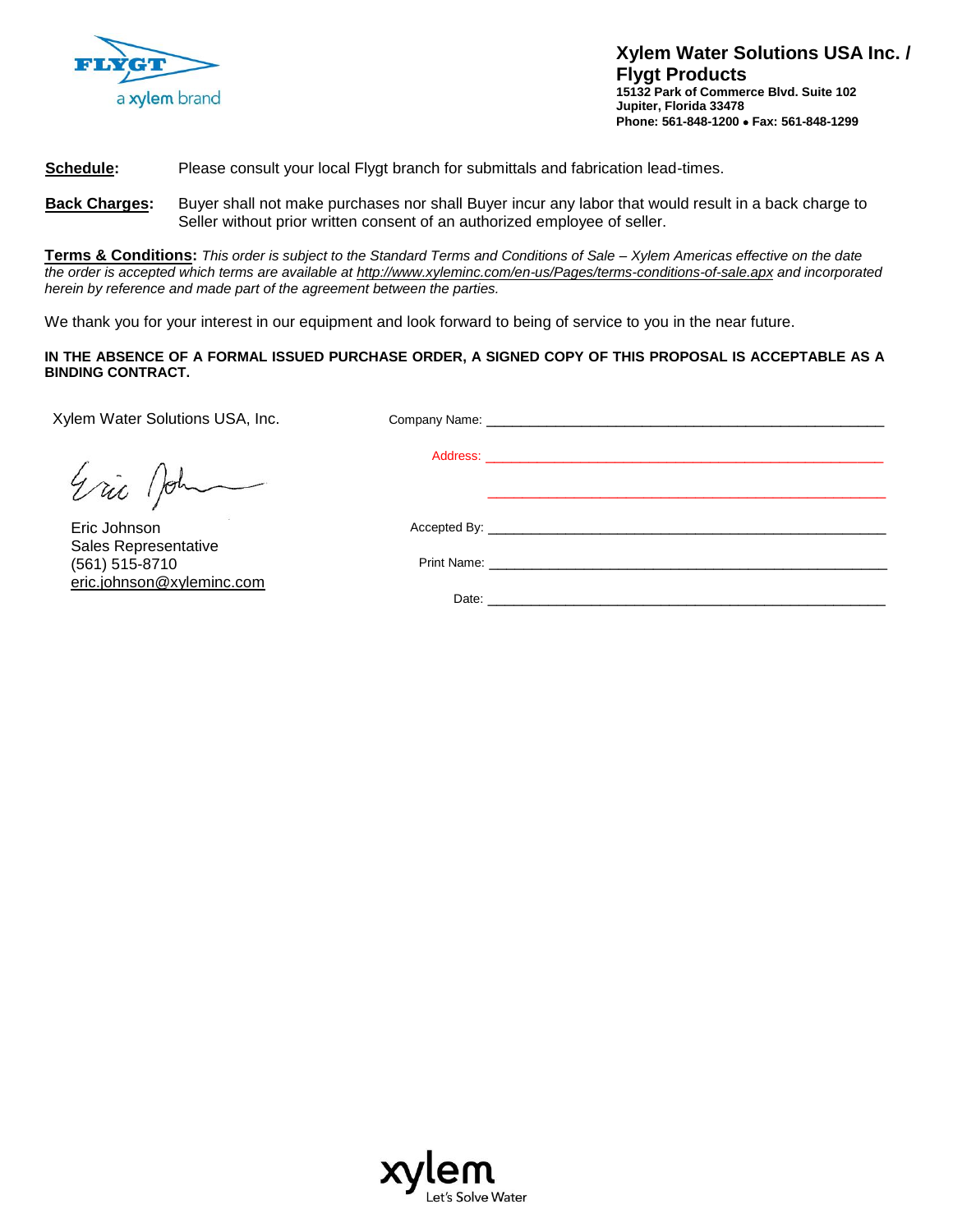## **BID FORM — BASE BID LOXAHATCHEE RIVER ENVIRONMENTAL CONTROL DISTRICT ROLLING HILLS SUBDIVISION GRAVITY SEWER, LIFT STATION, & FORCE MAIN**

| No.                                | Description                                                                                                                     | Unit           | Qty | <b>Unit Cost</b> | Total |  |
|------------------------------------|---------------------------------------------------------------------------------------------------------------------------------|----------------|-----|------------------|-------|--|
| General Conditions and Restoration |                                                                                                                                 |                |     |                  |       |  |
| $\mathbf{1}$                       | Mobilization/Demobilization, Bonds and<br>Insurance                                                                             | $\mathbf{1}$   | LS  |                  |       |  |
| $\overline{2}$                     | Maintenance Of Traffic                                                                                                          | $\mathbf{1}$   | LS  |                  |       |  |
| 3                                  | As-Built Record Drawings                                                                                                        | $\mathbf{1}$   | LS  |                  |       |  |
| 4                                  | Audio Video Documentation                                                                                                       | $\mathbf{1}$   | LS  |                  |       |  |
| 5                                  | <b>NPDES Permit/Erosion Measures</b>                                                                                            | $\mathbf{1}$   | LS  |                  |       |  |
| 6                                  | Dewatering                                                                                                                      | $\mathbf{1}$   | LS  |                  |       |  |
| 7                                  | <b>Sodding Restoration</b>                                                                                                      | $\mathbf{1}$   | LS  |                  |       |  |
| 8                                  | Tree and Shrubbery Restoration                                                                                                  | $\mathbf{1}$   | LS  |                  |       |  |
| 9                                  | <b>Asphalt Pavement Restoration</b>                                                                                             | $\mathbf{1}$   | LS  |                  |       |  |
| 10                                 | Curb, Gutter, & Miscellaneous Restoration                                                                                       | $\mathbf{1}$   | LS  |                  |       |  |
| Manhole Rehabilitation             |                                                                                                                                 |                |     |                  |       |  |
| 11                                 | Pressure Clean Manhole                                                                                                          | 17             | EA  |                  |       |  |
| 12                                 | Miscellaneous Manhole Repairs (Including<br>Mortar, Pipe Connections, Reinforcement<br>Steel, Holes, Cracks, Joints, and Leaks) | 17             | EA  |                  |       |  |
| 13                                 | Pressure/Xypex Grouting                                                                                                         | 5              | EA  |                  |       |  |
| 14                                 | Reform Bench and Channel                                                                                                        | 17             | EA  |                  |       |  |
| 15                                 | Chimney Adjustment                                                                                                              | $\overline{4}$ | EA  |                  |       |  |
| 16                                 | <b>Install New Manhole Cover</b>                                                                                                | 7              | EA  |                  |       |  |
| 17                                 | <b>Install New Adjustment Ring</b>                                                                                              | 13             | EA  |                  |       |  |
| 18                                 | <b>Install New Frame</b>                                                                                                        | 5              | EA  |                  |       |  |
| Gravity Sewer Pipe Rehabilitation  |                                                                                                                                 |                |     |                  |       |  |
| 19                                 | Cured in Place Pipe Lining, 8" Pipe                                                                                             | 3,000          | LF  |                  |       |  |
| 20                                 | 8" PVC SDR 26 PVC Replacement (0-6'<br>Depth)                                                                                   | 40             | LF  |                  |       |  |
| 21                                 | 8" PVC SDR 26 PVC Replacement (6-8'<br>Depth)                                                                                   | 20             | LF  |                  |       |  |
| 22                                 | 8" PVC SDR 26 PVC Replacement 8-10"<br>Depth)                                                                                   | 20             | LF  |                  |       |  |
| 23                                 | 8" PVC SDR 26 PVC Replacement (10-12'<br>Depth)                                                                                 | 40             | LF  |                  |       |  |

## UNIT PRICES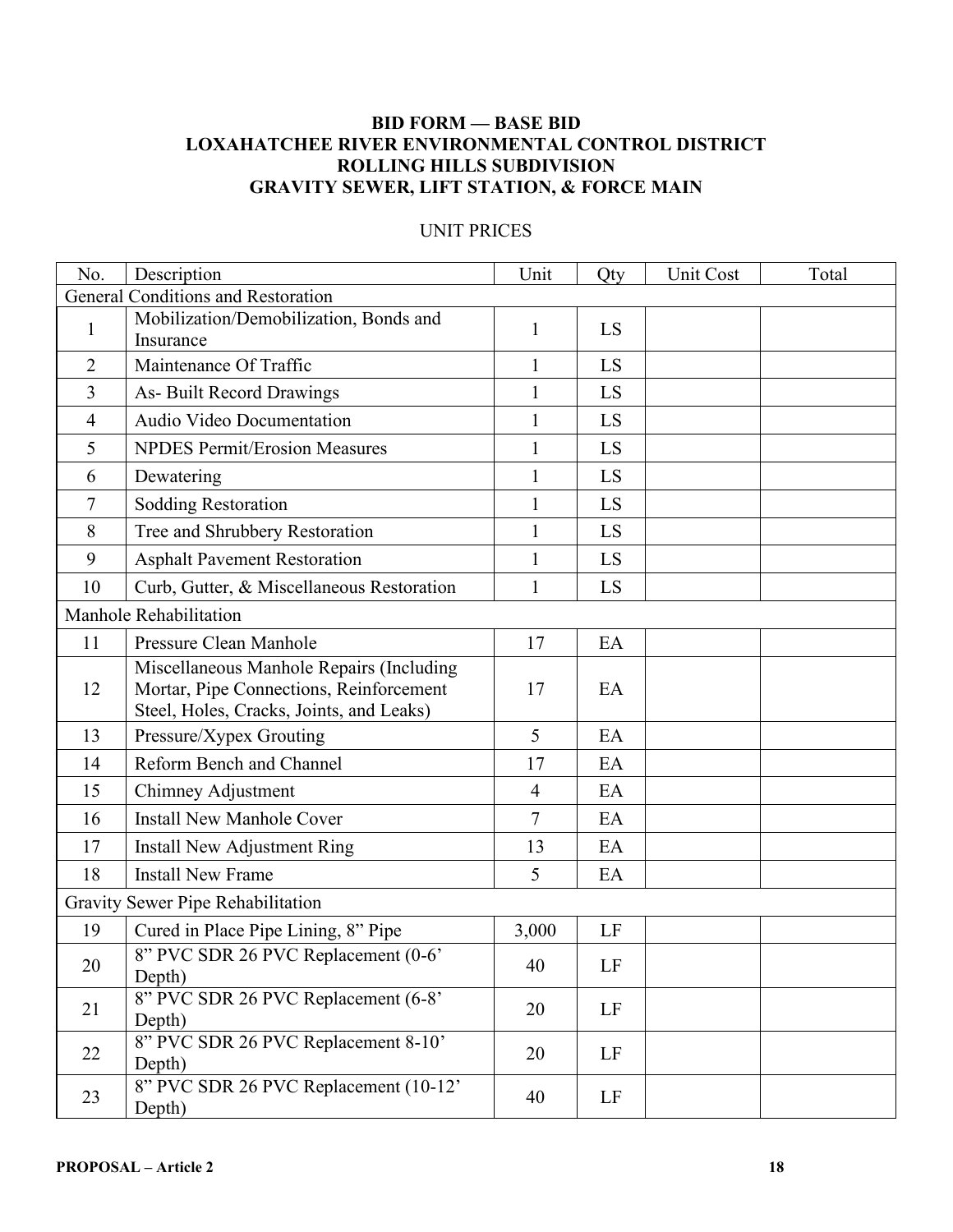|    | <b>Sewer Service Laterals</b>                                                                                                                                                               |                |    |  |
|----|---------------------------------------------------------------------------------------------------------------------------------------------------------------------------------------------|----------------|----|--|
| 24 | Install New 4" PVC Lateral – Single Service<br>with Cleanout on Existing Gravity Main or<br>into Existing Manhole                                                                           | 32             | EA |  |
| 25 | Install New 6" PVC Lateral - Double Service<br>with Cleanouts on Existing Gravity Main or<br>into Existing Manhole                                                                          | $\mathbf{1}$   | EA |  |
| 26 | Clean and Televise Existing 4" Lateral, Make<br>Point Repairs, Install Cured In Place Pipe<br>Lining, and Install New Cleanout &<br>Associated Piping required for 4" Single<br>Service     | $\overline{4}$ | EA |  |
| 27 | Clean and Televise Existing 6" Lateral, Make<br>Point Repairs, Install Cured In Place Pipe<br>Lining, and Install New Cleanout, and<br>Associated Piping required for 6" Single<br>Service  | 6              | EA |  |
| 28 | Clean and Televise Existing 6" Lateral, Make<br>Point Repairs, Install Cured In Place Pipe<br>Lining, and Install New Cleanouts, and<br>Associated Piping required for 6" Double<br>Service | 3              | EA |  |
|    | Lift Station and Force Main                                                                                                                                                                 |                |    |  |
| 29 | Proposed Lift Station, Including all<br>Mechanical, Structural, Site, Electrical, and<br>Instrumentation Work (Owner furnished<br>pumps, to be installed by Contractor)                     | 1              | LS |  |
| 30 | 4" C900 PVC Force Main installed via Open-<br>Cut                                                                                                                                           | 100            | LF |  |
| 31 | 4" HDPE DIPS SDR-11 installed via<br>Horizontal Directional Drill                                                                                                                           | 750            | LF |  |
| 32 | 4" Plug Valve                                                                                                                                                                               | $\overline{2}$ | EA |  |
| 33 | 4" DI MJ 90 Degree Bend                                                                                                                                                                     | $\mathbf{1}$   | EA |  |
| 34 | 4" DI MJ 45 Degree Bend                                                                                                                                                                     | $\overline{2}$ |    |  |
| 35 | 4" DI MJ 11.25 Degree Bend                                                                                                                                                                  | $\overline{4}$ | EA |  |
| 36 | 4" HDPE x MJ Adapter                                                                                                                                                                        | $\overline{4}$ | EA |  |
| 37 | Air Release Valve                                                                                                                                                                           | $\overline{2}$ | EA |  |
| 38 | <b>Connect to Existing Force Main</b>                                                                                                                                                       | $\mathbf{1}$   | EA |  |

# TOTAL BASE BID ITEMS 1-38 (in words)

Dollars

**Cents**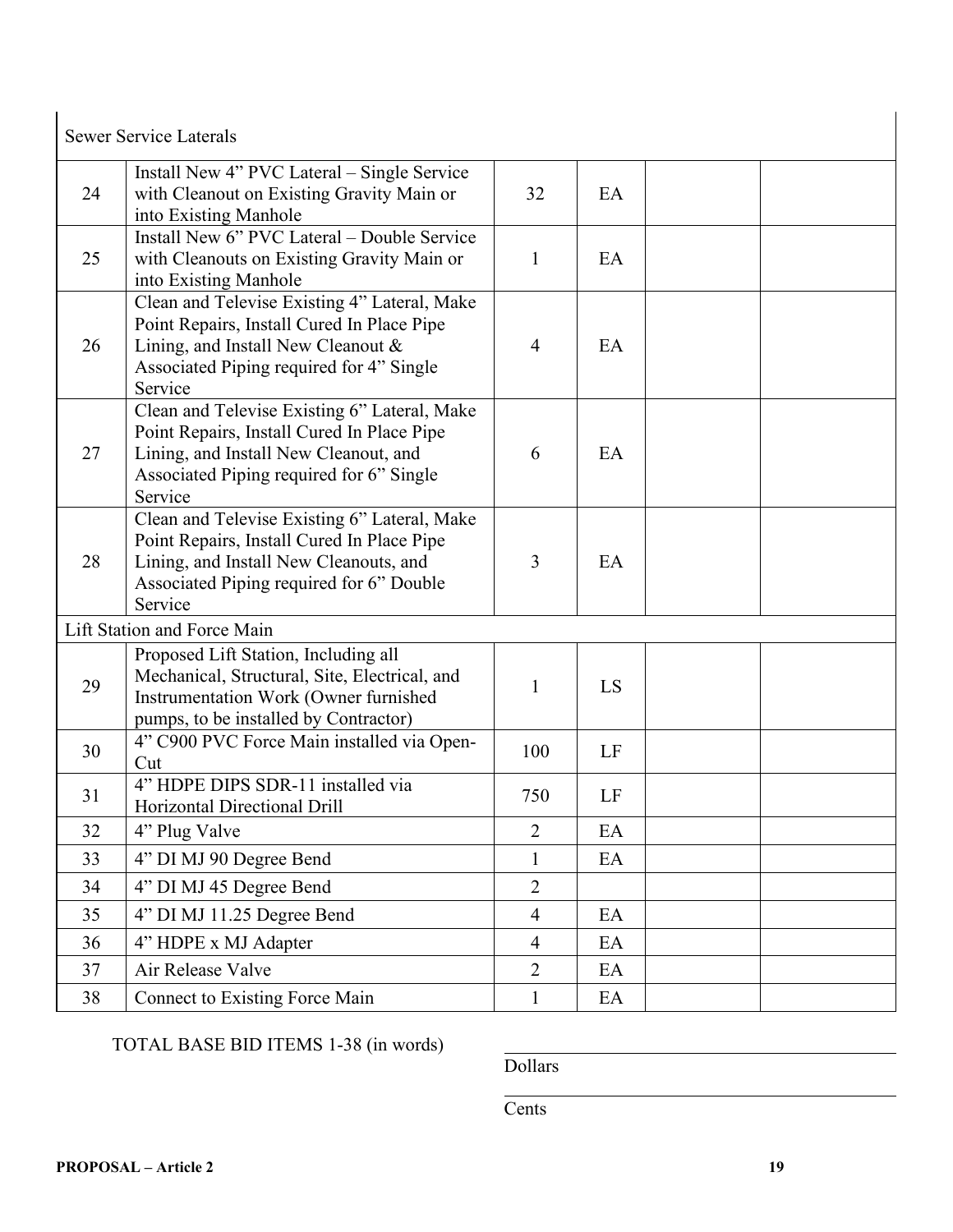#### THE CONTRACT AWARD SHALL BE EVALUATED BASED ON THE TOTAL BASE BID PRICE FOR ITEMS 1 THROUGH 38 AS SUBMITTED BY THE LOWEST, QUALIFIED, RESPONSIBLE, RESPONSIVE BIDDER.

| (Name of Bidder)                                                                 |
|----------------------------------------------------------------------------------|
|                                                                                  |
| By: $\qquad \qquad$<br>Signature of Authorized Officer, Partner, Member, Manager |
|                                                                                  |
| Title:                                                                           |
|                                                                                  |
|                                                                                  |

Incorporated or formed under the laws of the State of \_\_\_\_\_\_\_\_\_\_\_\_\_\_\_\_\_\_\_\_\_\_\_\_\_\_\_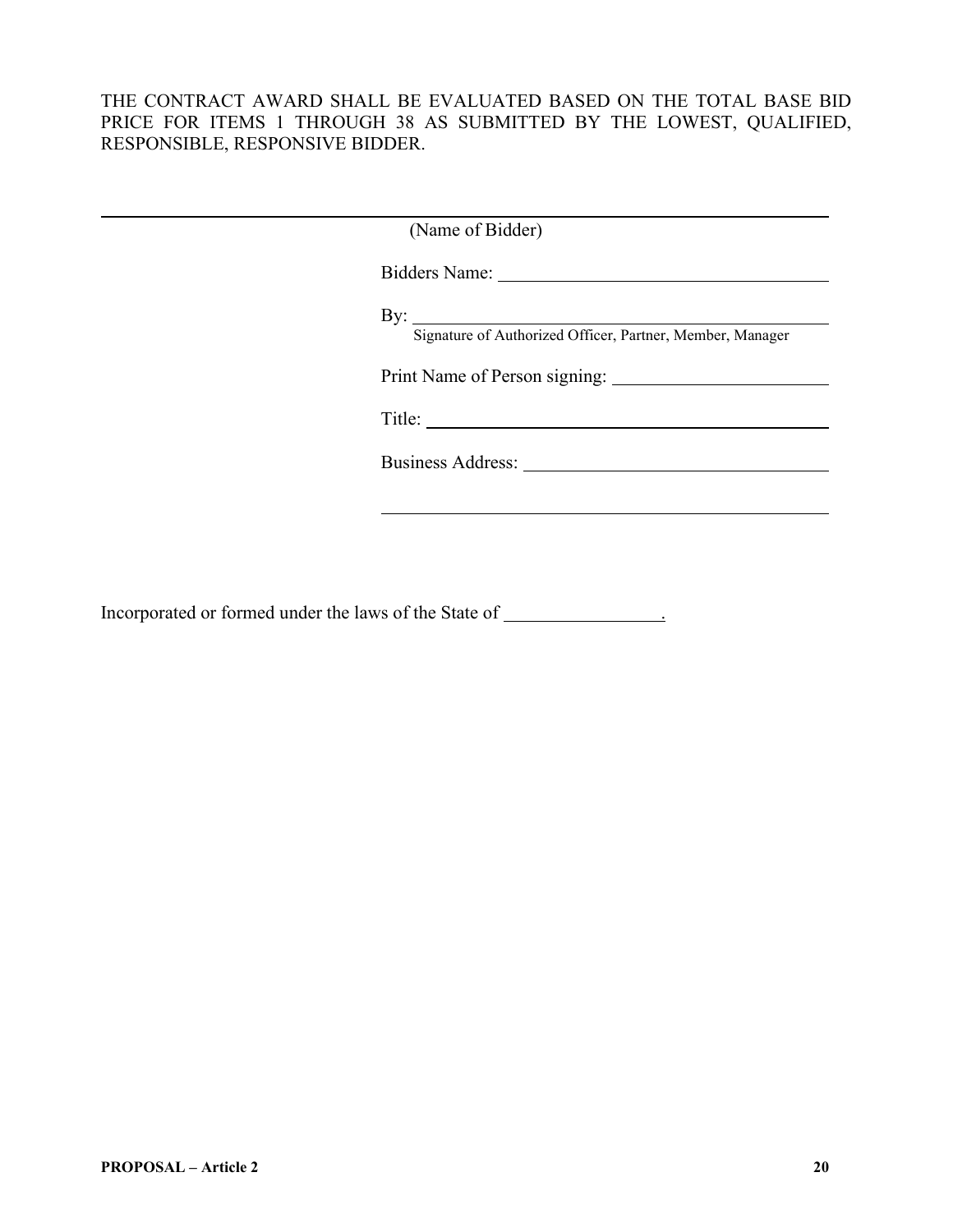## **SECTION 01200**

# **MEASUREMENT AND PAYMENT**

#### **PART 1 - GENERAL**

#### **1.01 GENERAL REQUIREMENTS**

- A. The Unit prices stated in the Contract shall be considered payment in full for the completion of all work. Payment shall be made under each item only for work as it is not specifically included under other items.
- B. Furnishing all labor, materials, equipment and all incidentals and appurtenances necessary for wastewater collection improvements in the Rolling Hills Subdivision including the rehabilitation of seventeen manholes, the cured in place pipe (CIPP) lining of approximately 3,000 linear feet of existing 8" gravity sewer, the replacement of approximately 120 linear feet of existing 8" gravity sewer, 33 new service laterals with cleanouts, the rehabilitation and lining of 13 existing services, one new lift station utilizing an existing wet well, including all site work, mechanical work, dewatering, electrical work, instrumentation work, and related piping, valves, fittings, and appurtenances, approximately 850 linear feet of 4" force main to be installed via both open-cut and horizontal directional methods, force main valves and fittings, and restoration of all areas affected by construction to existing conditions or better.

#### **1.02 PERFORMANCE**

- A. Section generally defines unless otherwise indicated, the following:
	- 1. Payment item descriptions.
	- 2. Payment application descriptions.
- B. The cost of temporary facilities, bonds, insurance, attending project meetings, administration, record drawings, policing, and other general duties shall be considered incidental to all items.
- C. The OWNER may direct the CONTRACTOR to install certain portions of the work in advance of other portions without extra payment to the CONTRACTOR.

#### **1.03 RELATED SECTIONS**

A. Notice to Contractors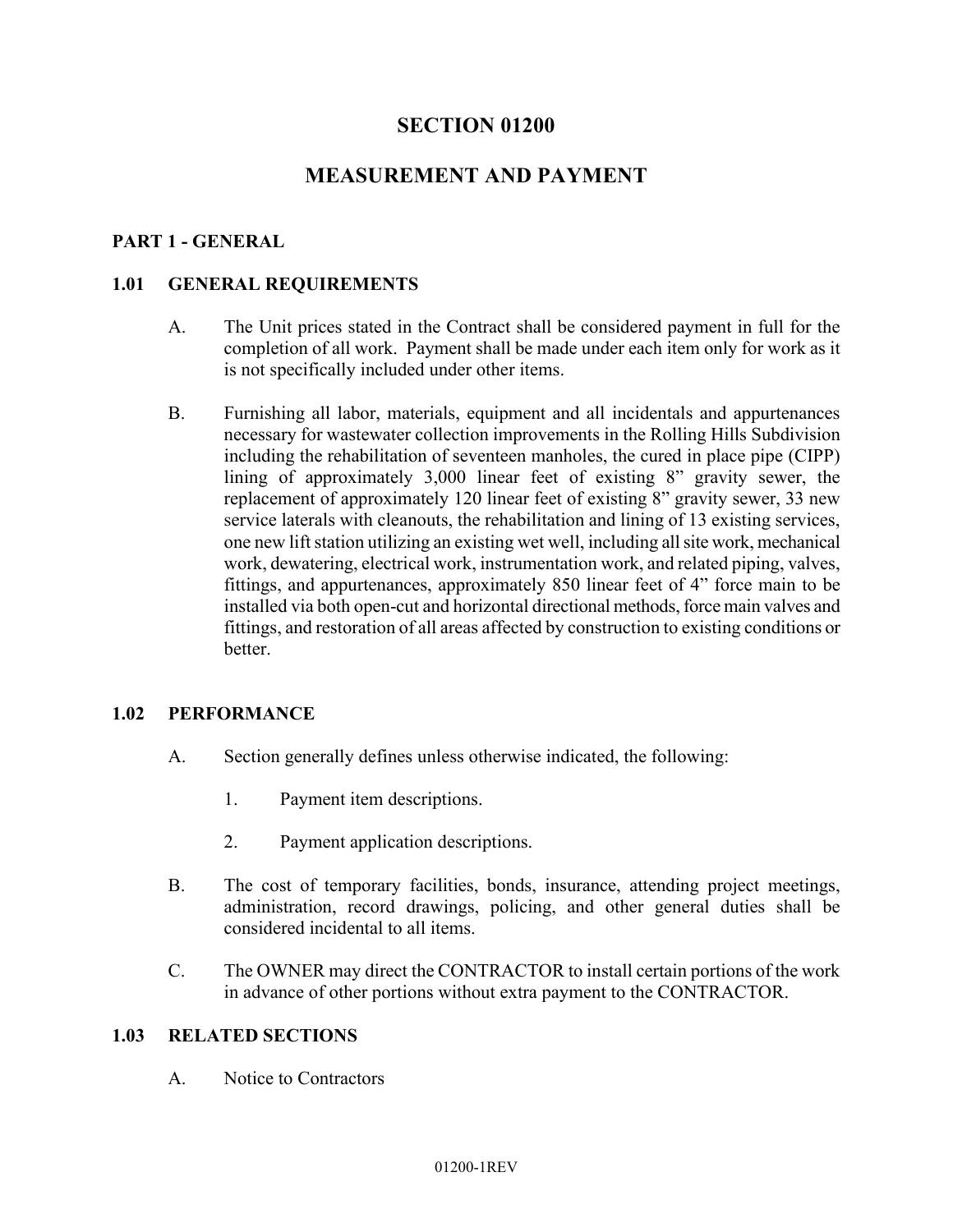- B. Article 1 Instructions to Bidders.
- C. Article 2 Bid Form.
- D. Article 4 Contract.
- E. Article 10 General Conditions.

#### **1.04 LUMP SUM ITEMS**

A. The lump sum price shall be full compensation for all labor, materials and equipment to satisfactorily complete the installation of the items as shown on the plans and indicated in the details for lump sum bid items.

#### **1.05 UNIT PRICE ITEMS**

A. The ENGINEER or his representative shall determine the number of units of each work item installed.

#### **1.06 SATISFACTORY COMPLETION**

A. Satisfactory completion shall include dewatering, if any, and repair or replacement of damaged landscaping, irrigation systems, pavement or other existing improvements.

#### **1.07 PAYMENT ITEMS**

- A. Unit Price Bid
	- 1. Payment shall constitute summation of measured quantities multiplied by the respective unit price for items constructed as specified herein and shown on the engineering drawings; including installation and removal of all temporary facilities, piping; and supply of all incidental materials, equipment and labor necessary to complete the contemplated Work whether specifically identified herein or not.
	- 2. Partial progress payments will be made at monthly intervals and will be based upon the value of the Work completed on the date that a partial payment application is submitted less deductions for retainage as defined elsewhere. Signed and Sealed Record Drawings shall be submitted and approved with each partial and final pay request.

#### **1.08 PAYMENT APPLICATION DESCRIPTION**

- A. Preparation of Applications:
	- 1. Present required information in type written form, or equivalent.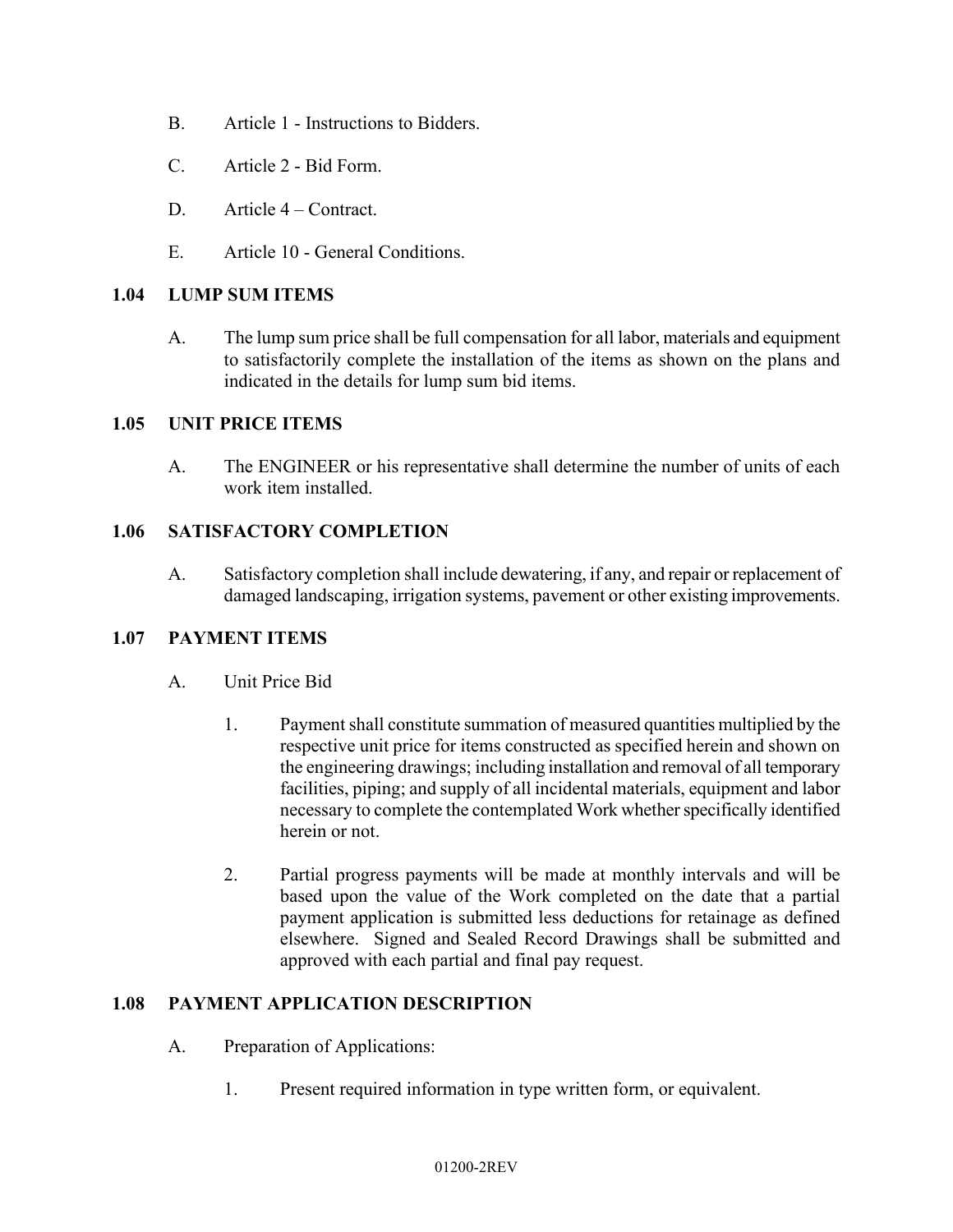- 2. Execute certification by signature of authorized officer.
- 3. Use data from approved Schedule of Values. Provide dollar value in each column for each line item for portion of work performed.
- 4. List each authorized Change Order as an extension on the Application for Payment, listing Change Order number and dollar amount as for an original item of Work.
- B. Submittal Procedures
	- 1. Submit three (3) copies of each Application for Payment.

Payment Period: Submit monthly as directed by the OWNER.

Submit signed and sealed record drawings covering work for which payment is being requested.

Submit revised progress schedule accurately reflecting the work completed and the schedule of future work items.

- C. Substantiating Data
	- 1. When OWNER requires substantiating information, submit data justifying dollar amounts in question.
	- 2. Provide one (1) copy of data with cover letter of each copy of application. Show Application number and date, and line item by number and description on each piece of data.

#### **PART 2 – PRODUCTS**

NOT USED

#### **PART 3 - EXECUTION**

#### **3.01 BID ITEM DESCRIPTIONS**

#### A. **PAY ITEM NO. 1 – MOBILIZATION/DEMOBILIZATION, BONDS AND INSURANCE**

The Contract Lump Sum for this item shall constitute full compensation for mobilization, demobilization, general conditions, insurances, monthly photos, shop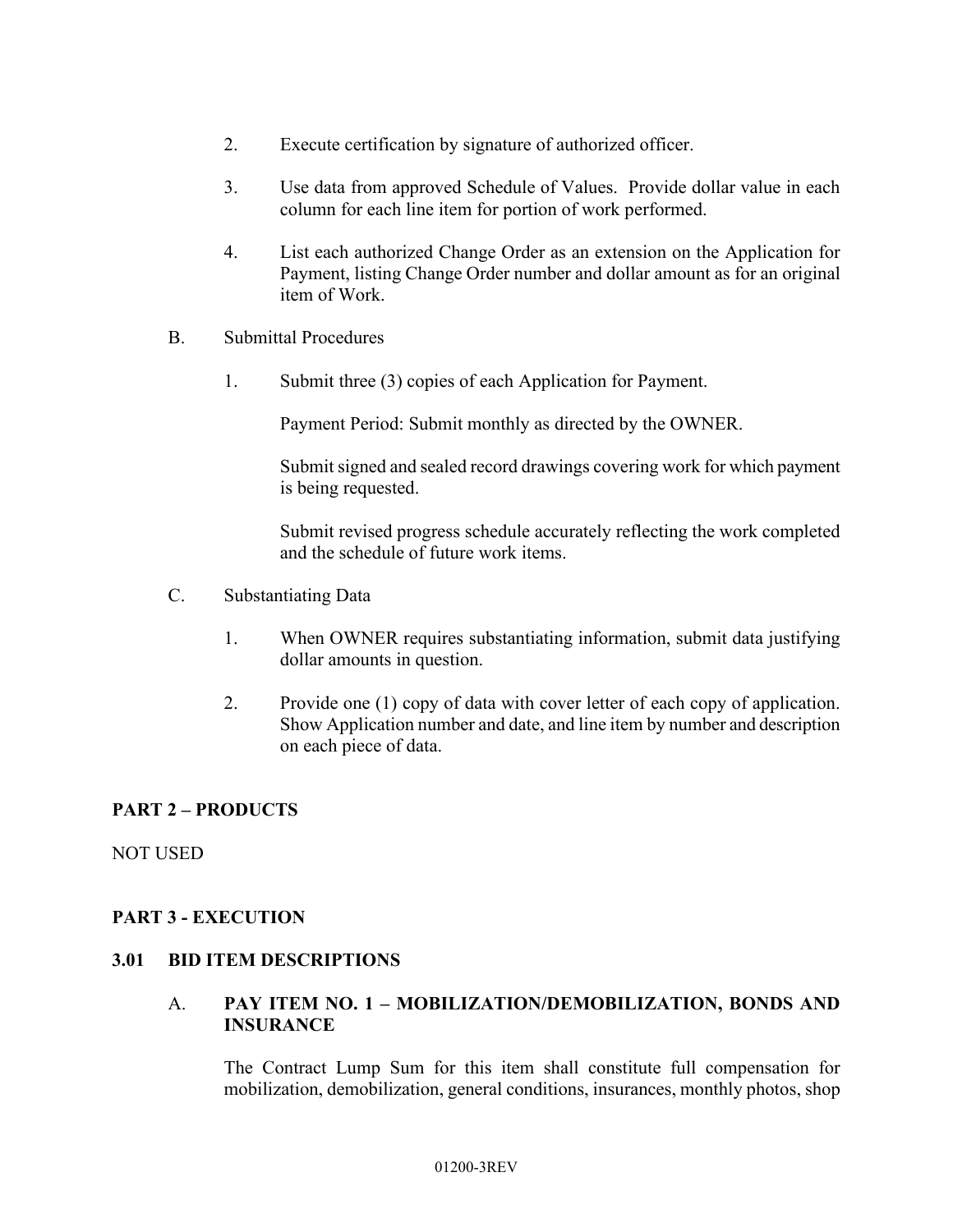drawings, permits, temporary facilities, and bonding in accordance with the contract documents. The first payment shall not include mobilization / demobilization if the CONTRACTOR has not started work at the project site. Payment for this item shall be by Lump Sum (LS). Total cost of this item shall not exceed 10% of the total contract value.

#### B. **PAY ITEM NO. 2 – MAINTENANCE OF TRAFFIC**

The Contract Lump Sum for this item shall constitute full compensation for providing all necessary permits and traffic devices to maintain traffic during construction and restoration. Traffic devices may be in the form of barricades, personnel, lights, signs, temporary rock roadways, etc. All work shall be in accordance with all applicable Florida Department of Transportation specifications, and in accordance with the governing municipalities and other governing agencies. Payment for this item shall be by Lump Sum (LS).

#### C. **PAY ITEM NO. 3 – AS- BUILT RECORD DRAWINGS**

The Contract Lump Sum for this item shall constitute full compensation for providing a Professional Surveyor licensed in the State of Florida to perform as-built surveying including: signed and sealed record drawings; AUTOCAD record drawings and other items described in Section 01720, Record Documents. Payment for record drawing information will be made upon completion of all required items in accordance with the requirements of the Contract Documents. Payment for record drawings will be processed after drawings are approved. No partial payments shall be made for record drawings. Payment for this item shall be by Lump Sum (LS).

#### D. **PAY ITEM NO. 4 – AUDIO VIDEO DOCUMENTATION**

The Contract Unit Price for this item shall constitute full compensation for providing, prior to start of construction, a video of the project by a professional video-taping service acceptable to the OWNER. The video may include all driveways, landscaping area, etc. for each side of the streets. The video should extend from right-of-way to right-of-way and 10' beyond. A copy of the video shall be turned over to the OWNER and ENGINEER for their use. Payment for this item shall be by Lump Sum (LS).

#### E. **PAY ITEM NO. 5 – NPDES PERMIT/EROSION MEASURES**

The Contract Lump Sum for this item shall constitute full compensation for establishing, constructing and maintaining erosion and sediment control measures. The erosion control programs shall be maintained during the entire period of construction, including any extensions in Contract time. Temporary erosion and pollution control shall include construction work off-site where such work is necessary as a result of borrow pit operations, haul roads or equipment storage sites, etc. This work shall also include the preparation of any required Stormwater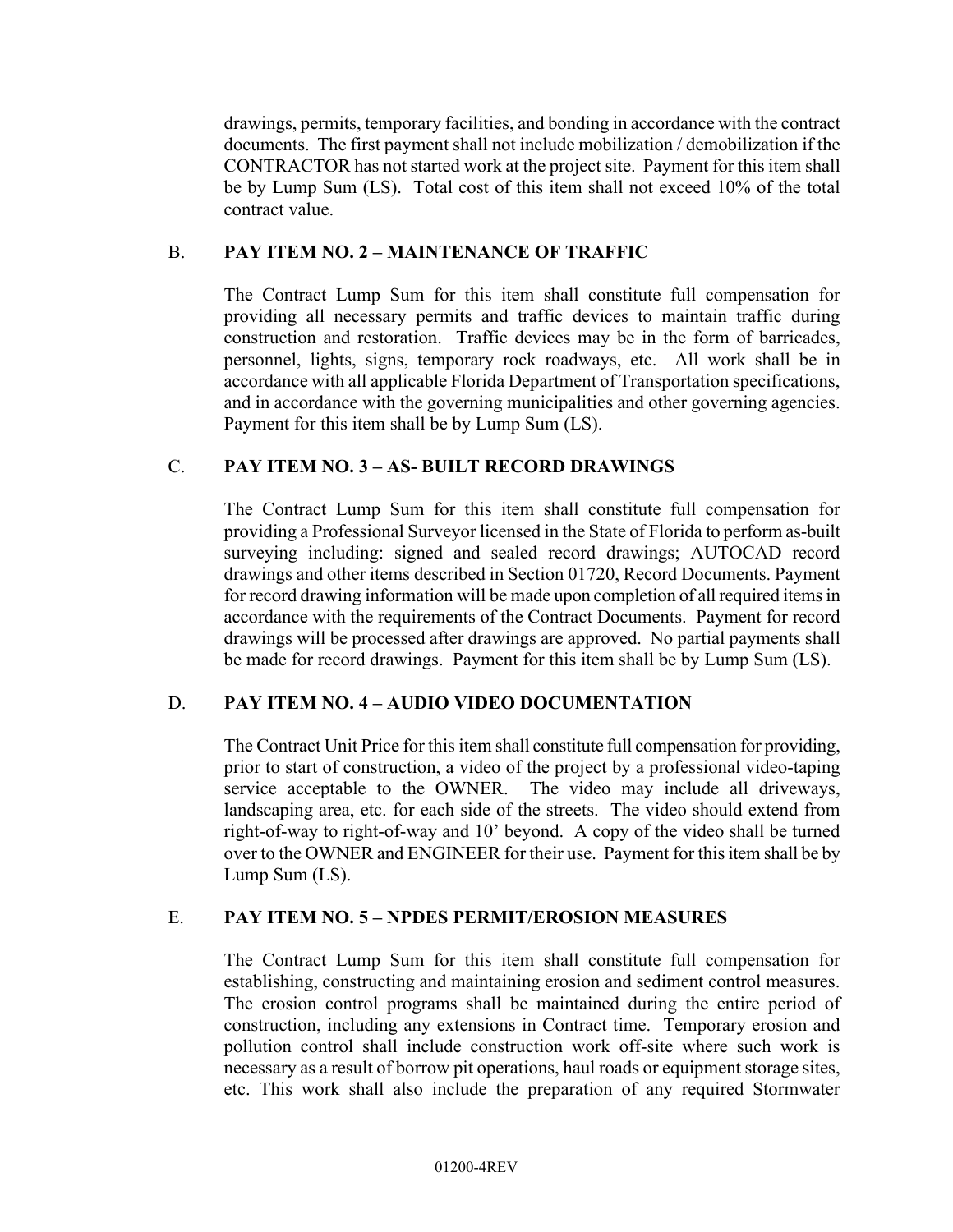Pollution Prevention Plan (SWPPP), including modifications and updates. The CONTRACTOR shall obtain and comply with all provisions of the State of Florida Department of Environmental Protection Permit for Stormwater Discharge from Large and Small Construction Activities (NPDES Construction Site Permit Program). Payment for this item shall be by Lump Sum (LS).

#### F. **PAY ITEM NO. 6 – DEWATERING**

The Contract Unit Price for this item shall constitute full compensation for furnishing all labor, material, and equipment and cleanup necessary for providing dewatering and disposal operation for the installation of the gravity sewer system. This item includes, well points, stilling basin, piping, pumps, pump noise mitigation and all other required dewatering appurtenances. Dewatering pumps shall have mitigation measures to reduce the noise level to less than 60 dBA measured at the base of residential structures. Discharge water exiting the CONTRACTOR's dewatering system shall not exceed background turbidity of the receiving water body as referenced by the background sampling location as determined by the ENGINEER. Discharge shall comply with SFWMD permit conditions and FDEP requirements for a Generic Permit for the discharge of Produced Groundwater from a non-contaminated site activity (62-621.300(2) FAC) and any other applicable regulations governing discharge of dewatering water. Water discharge activities shall be adjusted accordingly and corrective actions taken if the water exiting the dewatering system exceeds these requirements to be complaint with all applicable regulations. CONTRACTOR shall implement best management practices (BMPs) and install pollution control devises including but not limited to settling tanks, silt barriers, and hay bales as needed to comply with discharge water quality requirements. The CONTRACTOR will be required to apply for and follow all permit constraints and the dewatering plan. All dewatering work associated with the SFWMD Dewatering Permit shall be included in this bid item. If the CONTRACTOR uses the existing drainage system for dewatering activities then the CONTRACTOR will be required to desilt the existing drainage system. Payment of this item shall be Lump Sum (LS).

#### G. **PAY ITEM NO. 7 – SODDING RESTORATION**

The Contract Unit Price for this item shall constitute full compensation for furnishing all labor, materials, equipment, and incidentals necessary to restore all sod, as specified herein and as directed by the ENGINEER including those areas disturbed by the Contractor for pipe installations, equipment and material laydown, storage, access areas and areas disturbed outside the limits of the work. This item shall include but not be limited to: furnishing and installing sod, fertilizer, topsoil, water, grading, cutting, and preparation of subgrade, cleaning the site of the work location and protection of utilities, structures, trees, shrubs and lawns, and all other work required for the complete installation of the sod. The Contractor shall be responsible for the proper protection and maintenance of the sodded areas until a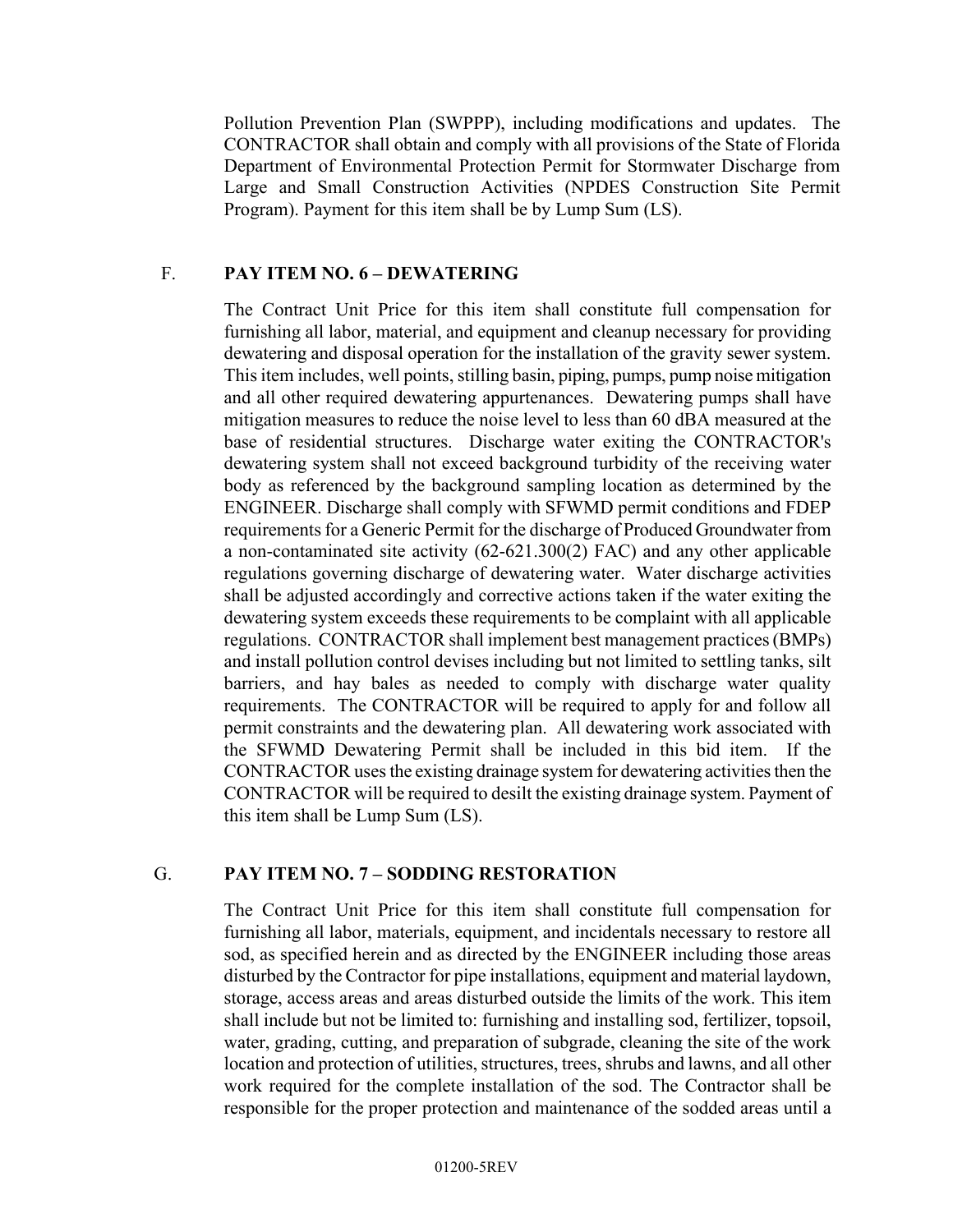satisfactory uniform stand of grass has been established (minimum of two cuttings). Where sod fails to grow properly, the Contractor shall re-sod at his/her own expense, until satisfactory to the Engineer. No additional payment for sod will be made for this project. Payment of this item shall be by Lump Sum (LS).

#### H. **PAY ITEM NO. 8 – TREE AND SHRUBBERY RESTORATION**

Under this Item, the Contractor shall provide all labor, materials, equipment and incidentals necessary to restore and replace shrubbery and trees that are disturbed by the construction, as specified herein and as directed by the Engineer, including but not limited to: furnishing and installing, replacing or relocating shrubbery and trees, fertilizer, topsoil, water, grading, cutting, mulching and preparation of subgrade, cleaning the site of the work location and protection of utilities, structures, and lawns, and all other work required for the complete restoration of the existing shrubbery and trees. All trees and shrubbery damaged beyond the limits of the work (20' each way from the center of the proposed pipe or outside of the rightof-way) as a result of the contractor's operations shall be removed and replaced at Contractor's expense in accordance with the specifications and to the approval of the Owner. Payment of this item shall be by Lump Sum (LS).

#### I. **PAY ITEM NO. 9 – ASPHALT PAVEMENT RESTORATION**

Under this Item, Contractor shall provide all labor, material, and equipment required for the replacement, in kind and to the same thickness, but not less than one and a half inches  $(1 \frac{1}{2})$  of asphalt pavement that are damaged by construction activities as shown by hatching on the drawings. The bid price shall include but not be limited to installation, compaction, preparation and fine grading of subgrade and base, tack coat, erosion control, placement of the temporary asphalt patch, and final asphalt pavement, finishing, maintenance of traffic, and pavement markings. The cost shall include the replacement of any damaged asphalt pavement as a result of the construction activities in accordance with the specifications and to the approval of the Owner. Any roadway restoration outside of the areas depicted on the drawings will be paid for by the Contractor at no additional cost to the owner. Payment for this item shall be Lump Sum (LS).

#### J. **PAY ITEM NO. 10 – CURB, GUTTER, & MISCELLANEOUS RESTORATION**

The Contract Unit Price for this item shall constitute full compensation for the unit price shall include, but is not limited to, furnishing and installing any necessary utility repairs, curb replacement, gutter replacement, landscaping replacement, concrete sidewalk repairs, and any other restoration required to bring the project site to existing condition or better. Measurement and Payment shall be a lump sum (LS) for miscellaneous restoration required, not covered in other bid items.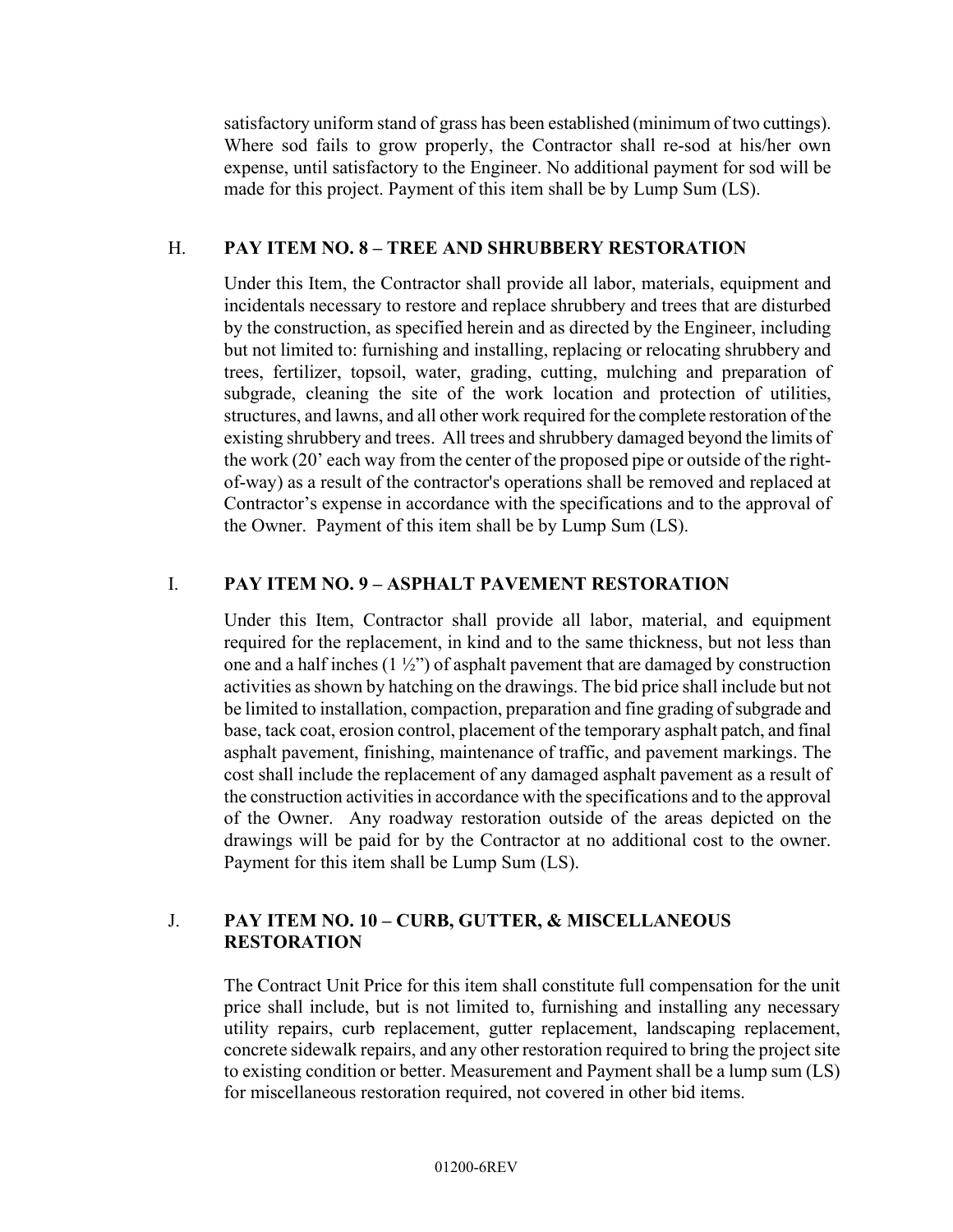## K. **PAY ITEM NO. 11 – PRESSURE CLEAN MANHOLE**

The Contract Unit Price for this item shall constitute full compensation for furnishing all materials, labor, equipment and tools necessary to pressure clean 4' manholes as shown on the contract drawings, as specified herein and as directed by the ENGINEER, including but not limited to: supplying water for pressure cleaning, excavation for the manhole, disposal of all excess materials, maintaining uninterrupted flow of existing utilities, providing access to driveways and roadways at all times, maintaining traffic control, cleaning the site of the work location and protection of utilities, structures, trees, shrubs and lawns, and all other work required for the complete cleaning of the manhole. Payment for this item shall be the actual number of Each (EA) manholes pressure cleaned.

## L. **PAY ITEM NO. 12 - MISCELLANEOUS MANHOLE REPAIRS (INCLUDING MORTAR, PIPE CONNECTIONS, REINFORCEMENT STEEL, HOLES, CRACKS, JOINTS, AND LEAKS)**

This item of work will be measured and paid for at the unit price per each manhole, regardless of depth or size (or number and flow rate of visible leaks encountered, pipe connections, manhole type or condition). Payment shall be made per unit price per each manhole for repairing mortar, pipe connections, reinforcing steel, holes, cracks, joints, or other repairs as necessary. Payment for this item shall be per each (EA) manhole.

#### M. **PAY ITEM NO. 13 – PRESSURE/XYPEX GROUTING**

This item of work will be measured and paid for at the unit price per each manhole, regardless of depth or size (or number and flow rate of visible leaks encountered, pipe connections, manhole type or condition). Payment shall be made per unit price per each manhole for sealing or patching all visible leaks by injecting chemical grout; to relieve hydrostatic pressure outside the manhole. Payment for this item shall be per each (EA) manhole.

#### N. **PAY TEM NO. 14 – REFORM BENCH AND CHANNEL**

This item of work will be measured and paid at the unit price of each manhole repaired. Payment of the unit price will provide compensation for cleaning and patching and reforming the manhole bench and flow channels;; testing labor, tools, and equipment; maintenance of traffic; and all incidentals and materials needed to reform the manhole bench and invert. Payment for this item shall be per each (EA) manhole.

#### O. **PAY ITEM NO. 15 – CHIMNEY ADJUSTMENT**

This item of work will be measured and paid at the unit price of each manhole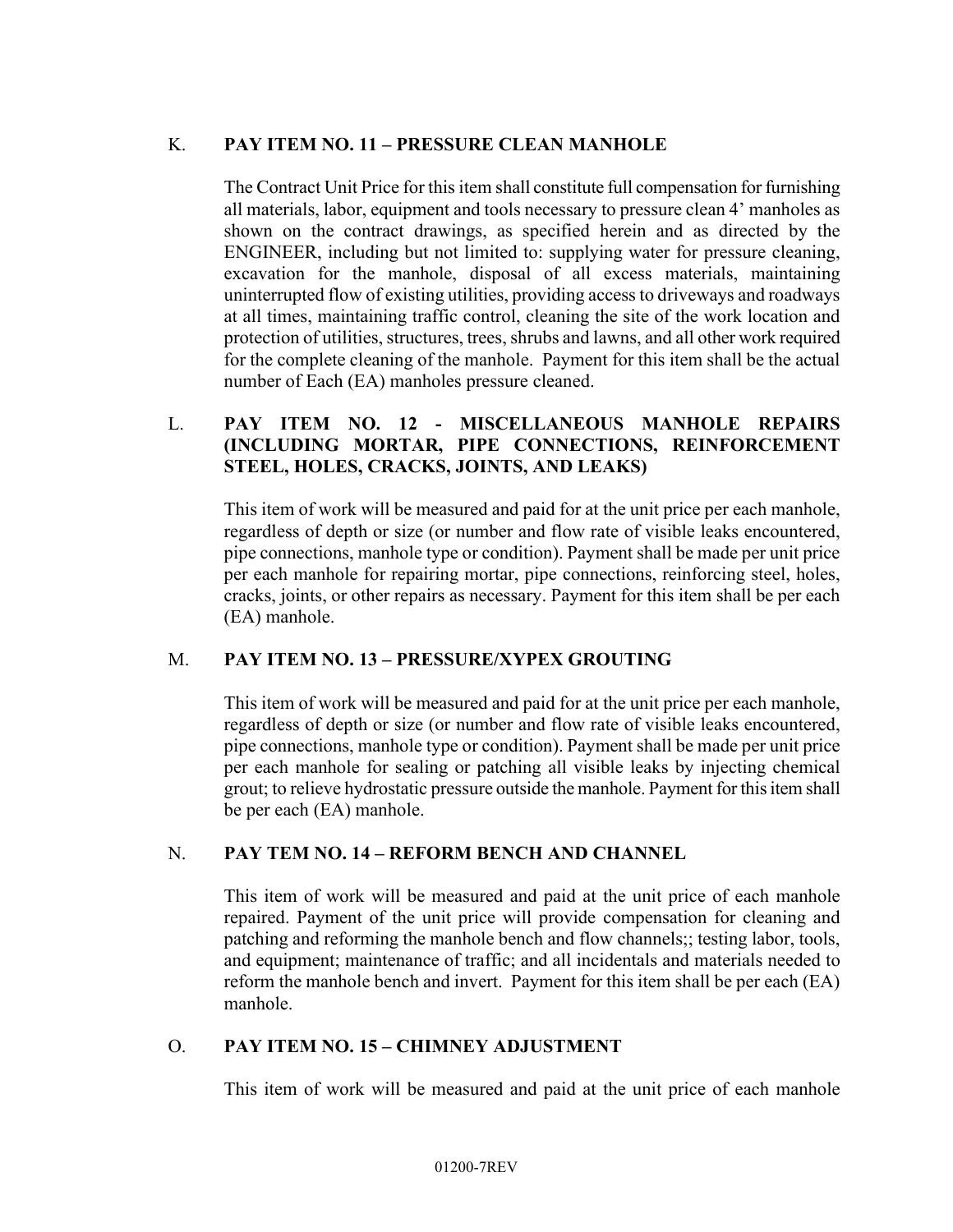repaired. Payment of the unit price will provide compensation for furnishing and installing all materials, labor, equipment and tools necessary to adjust the manhole chimney as shown on the contract drawings, as specified herein and as directed by the ENGINEER. This item also includes any required restoration of areas affected by construction to equal or better condition, including roadway replacement, sodding, curb and gutter, landscaping, and any other miscellaneous restoration required. Payment for this item shall be per each (EA) manhole.

#### P. **PAY ITEM NO. 16 – NEW MANHOLE COVER**

This item of work will be measured and paid for at the unit price per each, regardless of size. Payment of the unit price for each will provide compensation for furnishing and installing the new cover; salvaging and transporting to the location designated by the OWNER of all replaced cast iron materials; cleanup; labor, tools, and equipment; maintenance of traffic; and all incidentals necessary to obtain a new watertight cover, complete in place. This item also includes any required restoration of areas affected by construction to equal or better condition, including roadway replacement, sodding, curb and gutter, landscaping, and any other miscellaneous restoration required. Payment for this item shall be per each (EA) manhole.

#### Q. **PAY ITEM NO. 17- NEW ADJUSTMENT RING**

This item of work will be measured and paid for at the unit price per each, regardless of size. Payment of the unit price for each will provide compensation for furnishing and installing the new adjustment ring; salvaging and transporting to the location designated by the OWNER of all replaced cast iron materials; cleanup; labor, tools, and equipment; maintenance of traffic; and all incidentals necessary to obtain a new adjustment ring, complete in place. This item also includes any required restoration of areas affected by construction to equal or better condition, including roadway replacement, sodding, curb and gutter, landscaping, and any other miscellaneous restoration required. Payment for this item shall be per each (EA) manhole.

#### R. **PAY ITEM NO. 18 – NEW FRAME**

This item of work will be measured and paid for at the unit price per each, regardless of size. Payment of the unit price for each will provide compensation for furnishing and installing the new frame; salvaging and transporting to the location designated by the OWNER of all replaced cast iron materials; cleanup; labor, tools, and equipment; maintenance of traffic; and all incidentals necessary to obtain a new watertight frame, complete in place. This item also includes any required restoration of areas affected by construction to equal or better condition, including roadway replacement, sodding, curb and gutter, landscaping, and any other miscellaneous restoration required. Payment for this item shall be per each (EA) manhole.

#### S. **PAY ITEM NO. 19 – CURED IN PLACE PIPE LINING – 8"**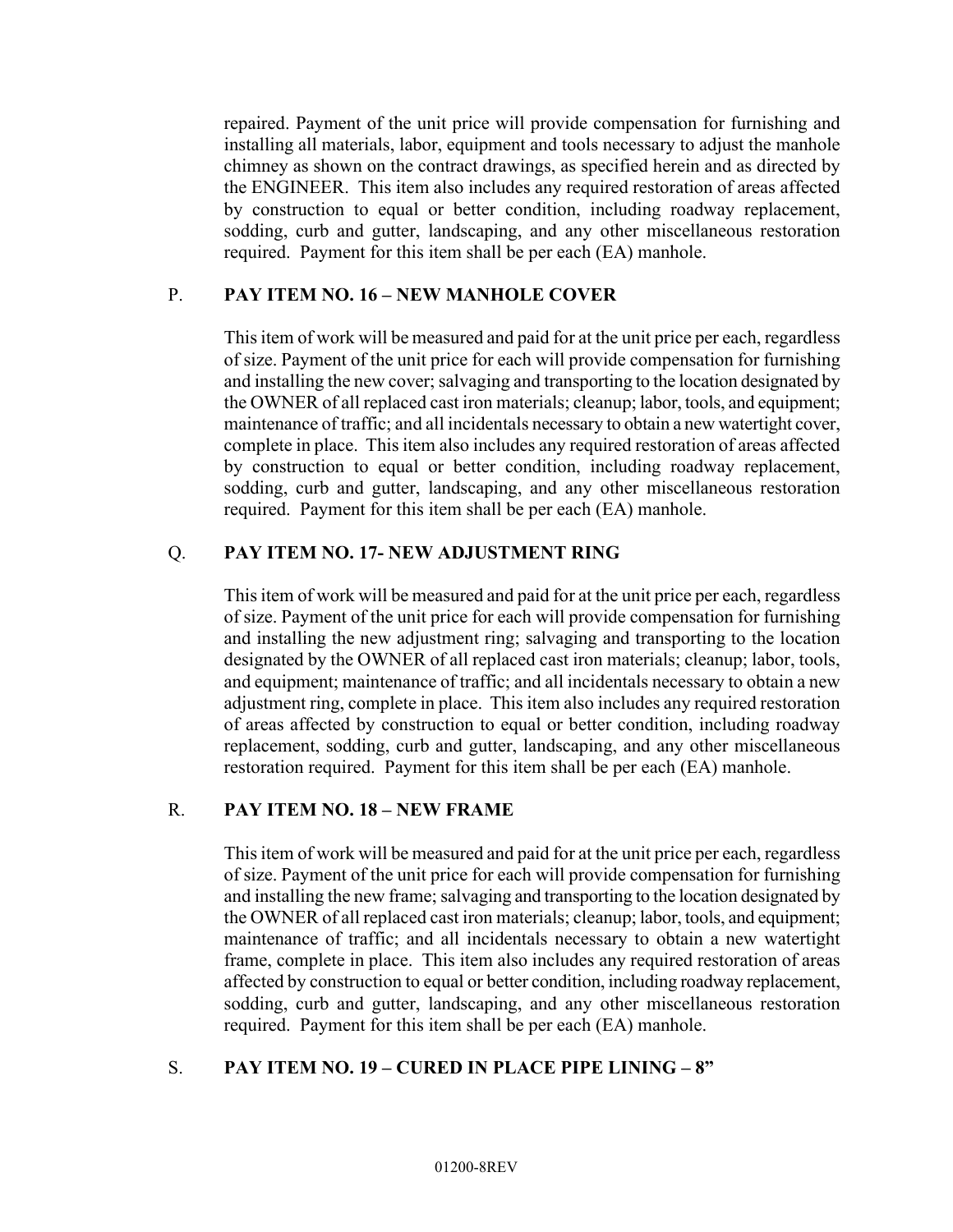This work will be measured and paid at the unit price per linear foot (LF) of liner as delineated by the pipe size. Measurement shall be made based on the horizontal projection of the centerline of the permanently installed liner between manholes, measured to the nearest foot from the inside wall of manhole to inside wall of manhole for each section lined. Each unit price bid shall include, but not be limited to, all necessary or required resident notification, sewer pipe cleaning, including mechanical root removal for the areas as noted as having root intrusion, and preparation of the existing sewer, maintenance of traffic, including blocking or plugging incoming lines; post-lining television surveys; chemical joint sealing if necessary; pipe lining; the cost of obtaining a water meter, cleaning; sample collection; by pass pumping; grouting to prevent infiltration at service connections and liner ends; cleanup; documentation and reporting; and all labor, materials and equipment required to provide a complete and acceptable liner installation.

## T. **PAY ITEMS 20 – 23 – 8" PVC SDR 26 PVC REPLACEMENT**

This work, of whatever nature, will be measured and paid for at the unit price per foot (LF) as delineated by pipe size and depth brackets as named in the Bid Proposal. Payment of the unit price shall provide full compensation for all necessary and required work including, but not limited to post-construction television inspection; maintenance of traffic; excavation; removal, transportation and disposal of existing pipe regardless of type; removal, transportation and disposal of material generated by cleaning and preparation; transportation and handling costs; furnishing and installing all materials including pipe, pipe joint material including lubricant, pipe bedding, flexible banded couplings and adapters, rigid sleeves with compression joints, embedment materials; flow isolation by pass pumping; backfill; compaction; complying with the State of Florida Trench Safety Act; supporting and protecting existing utilities as required; dewatering; sheeting and shoring, if necessary; cutting pipe; making all connections within the lines to existing sewers; testing; cleanup; final cleanup; all labor, materials and equipment required to provide a complete and acceptable pipe installation, including all appurtenances, in accordance with the Contract Documents, the manufacturer's specifications and compliance with all applicable regulatory requirement; and all incidentals related to achieve a repaired segment of sewer gravity main complete in place, tested, and ready for use. Costs associated with providing suitable bedding and backfill materials, as well as removing and disposing of unsuitable materials, connecting to any existing manholes, are included under these pay items and will not be separately compensated. Cleaning and television inspection (post construction) of the entire segment of main (manhole to manhole) is included in this bid item, regardless of the length of pipe constructed. This item also includes any required restoration of areas affected by construction to equal or better condition, including roadway replacement, sodding, curb and gutter, landscaping, and any other miscellaneous restoration required

#### U. **PAY ITEM NO. 24 – 4" PVC LATERAL – SINGLE SERVICE W/ CLEANOUT ON EXISTING GRAVITY MAIN OR INTO EXISTING**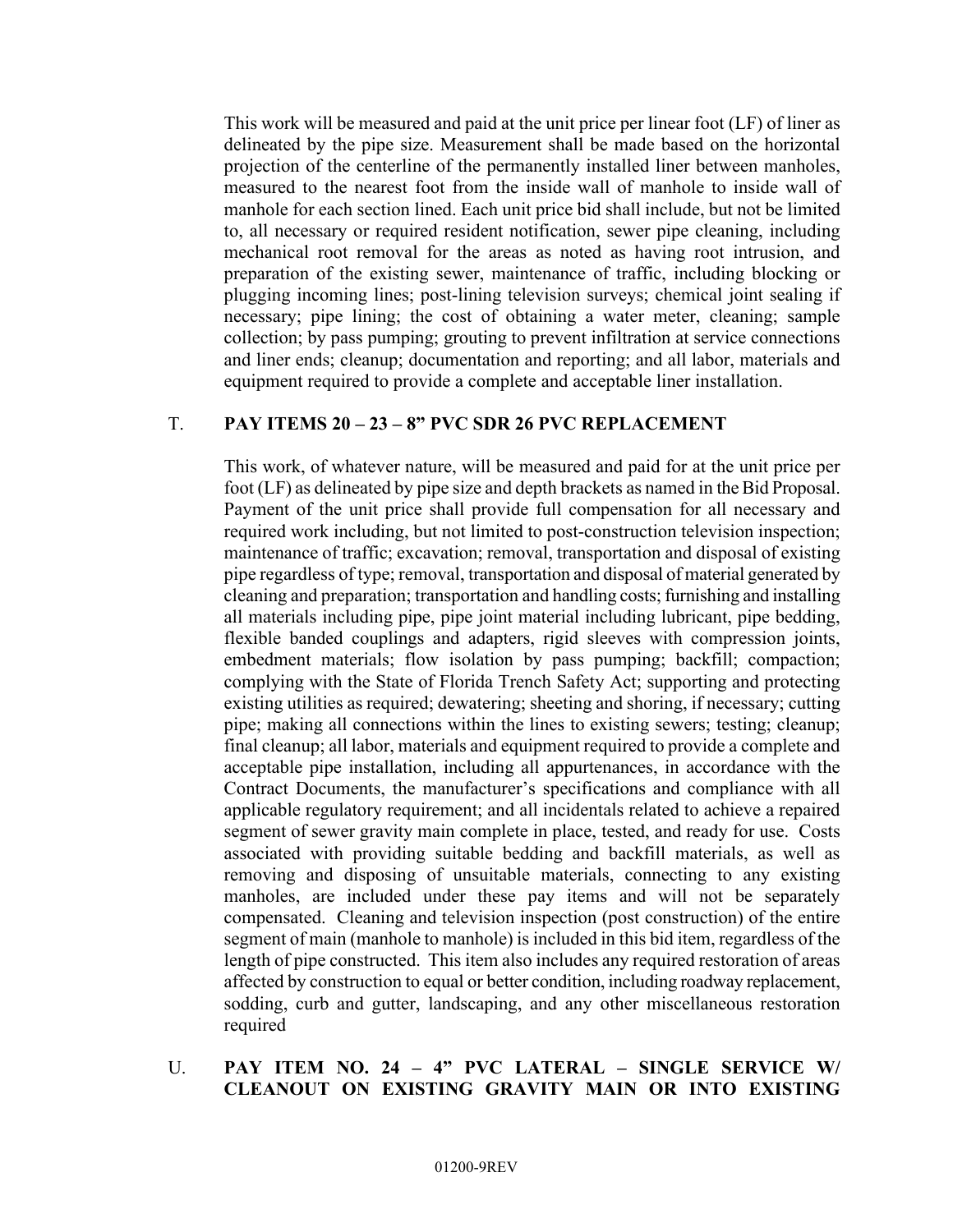#### **MANHOLE**

The Contract Unit Price for this item shall constitute full compensation for providing all labor, materials, equipment, and incidentals necessary to furnish and install PVC service piping, fittings, adapters, EMS markers, cleanouts, and any other appurtenances necessary to connect the single short service to the sanitary sewer shown on the contract drawings, as specified herein and as directed by the ENGINEER, including but not limited to: the excavation and backfill thereof, together with the disposal of all excess materials, bracing and sheeting, the furnishing and compaction, hydrostatic testing, maintaining uninterrupted flow of existing utilities, providing access to driveways at all times, cleaning the site of the work location and protection of utilities, structures, trees, shrubs and lawns, and all other work required for the complete installation of sewer service lines, cleanout, and appurtenances. This item also includes any required restoration of areas affected by construction to equal or better condition, including roadway replacement, sodding, curb and gutter, landscaping, and any other miscellaneous restoration required. Payment for this item shall be the actual number of Each (EA) single short service installed.

#### V. **PAY ITEM NO. 25 – 6" PVC LATERAL –DOUBLE SERVICE W/ CLEANOUTS ON EXISTING GRAVITY MAIN OR INTO EXISTING MANHOLE**

The Contract Unit Price for this item shall constitute full compensation for providing all labor, materials, equipment, and incidentals necessary to furnish and install PVC service piping, fittings, adapters, EMS markers, cleanouts, and any other appurtenances necessary to connect the double service to the sanitary sewer shown on the contract drawings, as specified herein and as directed by the ENGINEER, including but not limited to: the excavation and backfill thereof, together with the disposal of all excess materials, bracing and sheeting, the furnishing and compaction, hydrostatic testing, maintaining uninterrupted flow of existing utilities, providing access to driveways at all times, cleaning the site of the work location and protection of utilities, structures, trees, shrubs and lawns, and all other work required for the complete installation of sewer service lines, cleanout, and appurtenances. This item also includes any required restoration of areas affected by construction to equal or better condition, including roadway replacement, sodding, curb and gutter, landscaping, and any other miscellaneous restoration required. Payment for this item shall be the actual number of Each (EA) single service installed.

#### W. **PAY ITEMS NO. 26-28 – CLEAN AND TELEVISE EXISTING LATERAL, MAKE POINT REPAIRS, INSTALL CURED IN PLACE PIPE LINING, AND INSTALL NEW CLEANOUTS, AND ASSOCIATED PIPING REQUIRED**

This work will be measured and paid at the unit price per each (EA) as delineated in the Bid Forms. The unit price bid shall include, but not be limited to, all necessary or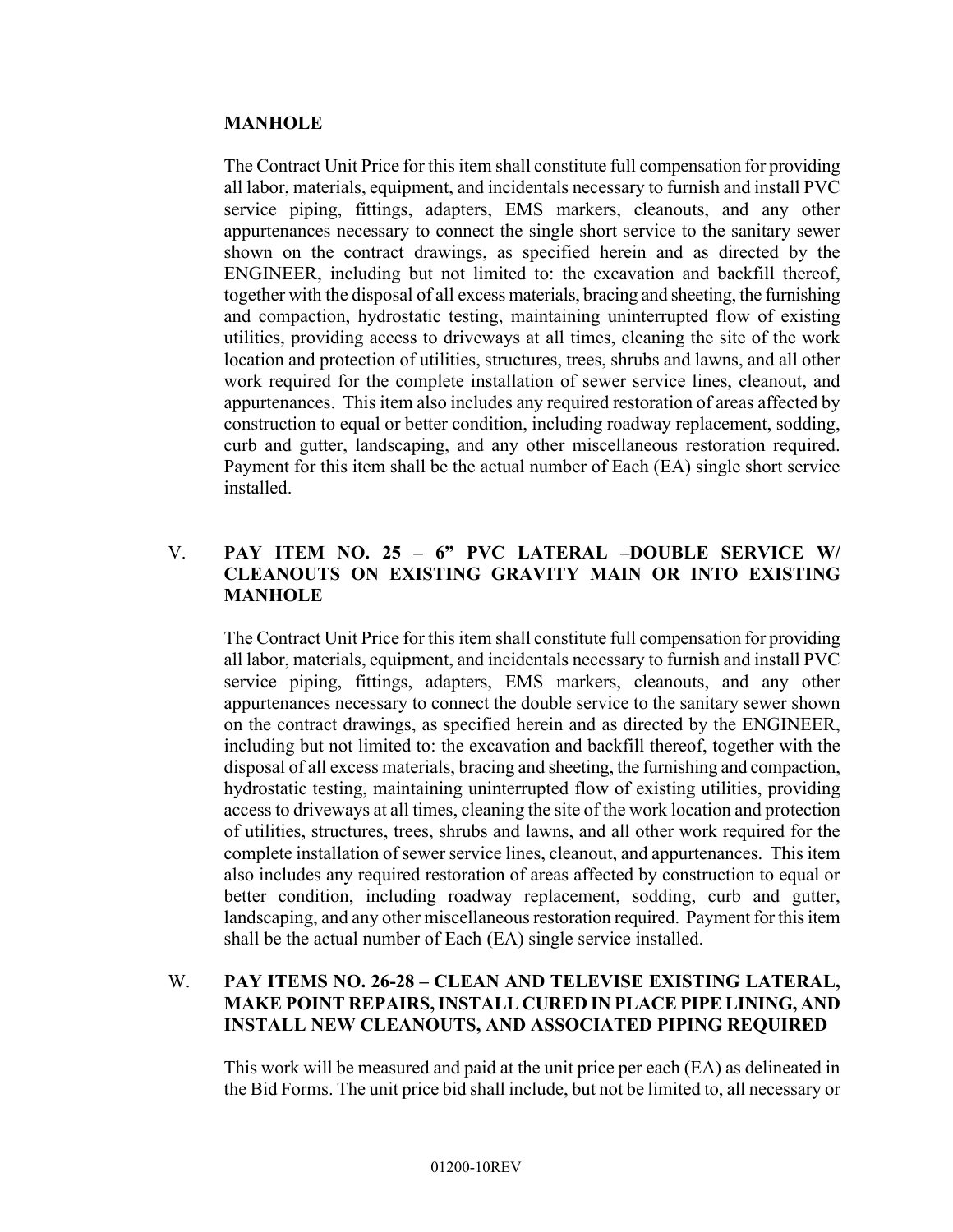required resident notification, sewer pipe cleaning and preparation of the existing sewer, including blocking or plugging incoming lines, maintenance of traffic, removal; transportation and disposal of material generated by cleaning and preparation; pre and post-lining television surveys; chemical joint sealing if necessary; pipe lining; the cost of obtaining a water meter, cleaning; sample collection; by pass pumping; grouting to prevent infiltration at liner ends; cleanup; documentation and reporting; and all labor, materials and equipment required to provide a complete and acceptable liner installation. This item includes furnishing and installing all cleanouts, piping, fittings, and appurtenances required to meet the service lateral standard details as shown in the Contract Drawings. This item also includes any required restoration of areas affected by construction to equal or better condition, including roadway replacement, sodding, curb and gutter, landscaping, and any other miscellaneous restoration required. Payment for this item shall be per each service (EA).

#### X. **PAY ITEM NO. 29 – PROPOSED LIFT STATION, INCLUDING ALL MECHANICAL, STRUCTURAL, SITE, ELECTRICAL, AND INSTRUMENTATION WORK (OWNER FURNISHED PUMPS, TO BE INSTALLED BY CONTRACTOR)**

Under this Item, Contractor shall provide all labor, material, and equipment required to satisfactorily furnish and install a new lift station as shown on the drawings. The work shall include the installation of the pumps to be furnished by the Owner, furnishing and installing the extension of the wet well, ,rails, floats, hatches, safety devices, valve vault, discharge piping, coatings, piping, valves, appurtenances, testing, control panels, site work, concrete work, structural work, electrical work and instrumentation work for a fully functioning system as depicted on the Drawings and as specified in the Contract Documents. This item also includes any required restoration of areas affected by construction to equal or better condition, including roadway replacement, sodding, curb and gutter, landscaping, and any other miscellaneous restoration required. Payment of this item shall be by Lump Sum (LS).

#### Y. **PAY ITEM NO. 30** – **4" 900 PVC FORCE MAIN INSTALLED OPEN-CUT**

The Contract Unit Price for this item shall constitute full compensation for furnishing all materials, labor, equipment and tools necessary to furnish and install the 4-inch C-900 PVC force main as shown on the contract drawings, as specified herein and as directed by the ENGINEER, including but not limited to: the excavation for the pipe trench, together with the disposal of all excess materials, bracing, sheeting, and dewatering, the installation of the PVC pipe, pipe restraints, and trace wire, the backfilling and compaction of the pipe trenches, density testing, hydrostatic testing, maintaining uninterrupted flow of existing utilities, providing access to driveways and roadways at all time, maintaining traffic control, cleaning the site of the work location and protection of utilities, structures, trees, shrubs and lawns, and all other work required for the complete installation of the water main. This work also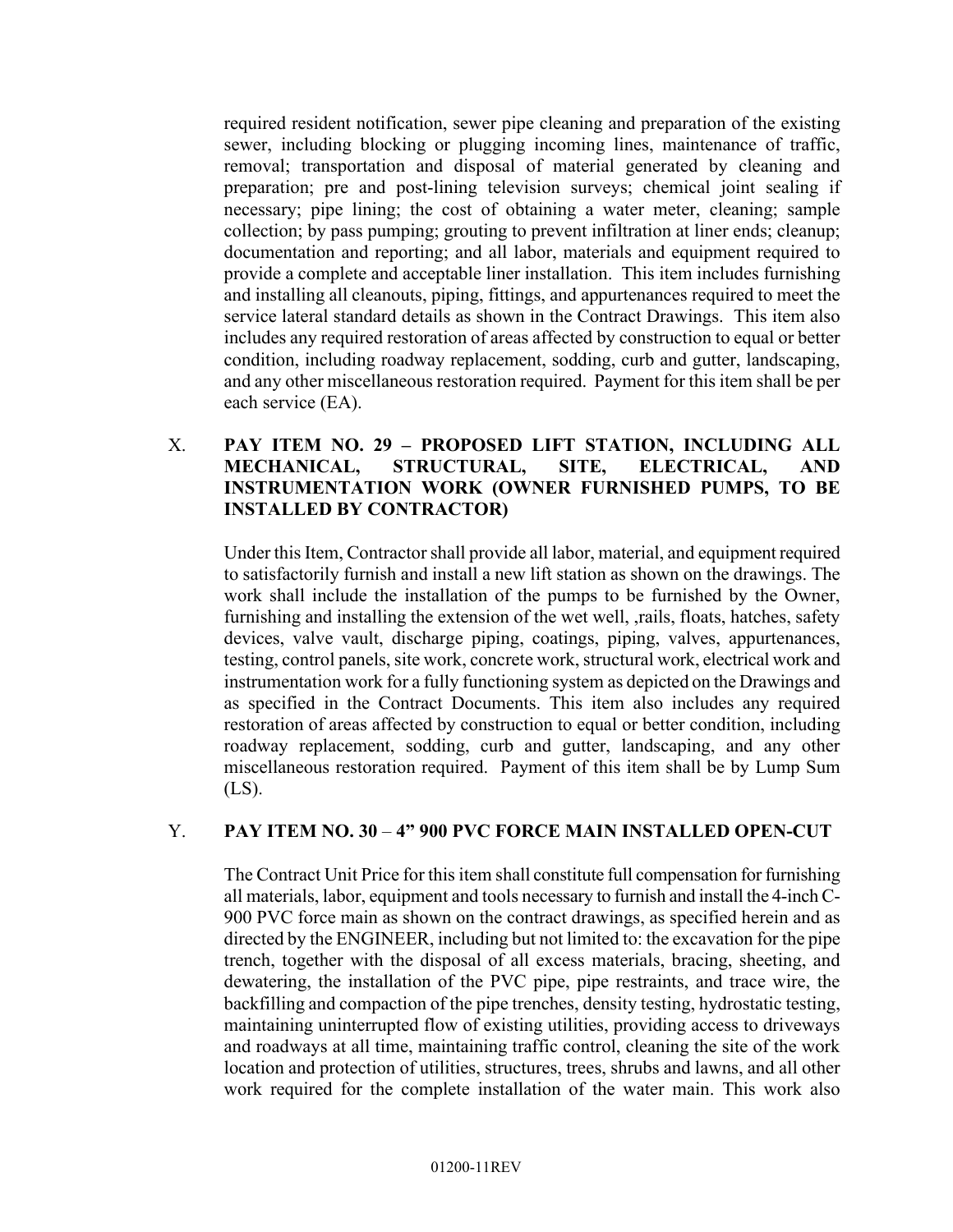includes repairs to irrigation systems damaged or removed during the construction activities and shall include piping, valves, heads, controls, conduit, boxes, wires, panels, etc. All irrigation systems shall be restored to the pre-existing condition or better. This item shall also include removal and proper restoration of miscellaneous items such as mailboxes, decorative landscaping, driveway and drainage culverts, irrigation piping, etc. All mailboxes and irrigation piping removed during the course of construction are to be properly restored to the pre-existing condition or better, as directed by the ENGINEER. Where so directed by the OWNER, decorative landscaping shall be replaced. Restoration of all landscaped areas shall be equal or better than the original condition. If the CONTRACTOR elects to remove landscape material and reinstall the material at a later date, they shall be responsible for properly maintaining and watering the material while it is under their care for thirty (30) days. This item also includes any required restoration of areas affected by construction to equal or better condition, including roadway replacement, sodding, curb and gutter, landscaping, and any other miscellaneous restoration required. Payment of this item shall be per Linear Foot (LF) installed.

#### Z. **PAY ITEM NO. 31 – 4" HDPE DIPS SDR-11 INSTALLED VIA HDD**

The Contract Unit Price for this item shall constitute full compensation for furnishing all materials, labor, equipment and tools for the complete construction of a 4-inch HDPE force main via horizontal directional drill methods as shown on the construction drawings, specified herein and as directed by the ENGINEER. This item includes, but is not limited to, surveying, erosion control, excavation, backfill, and compaction for entry and exit pits, maintenance of traffic, supporting and protecting existing utilities, dewatering, all pipe, fusing, drilling, reaming, slurry, pulling of pipe through the borehole, disposal of excess materials, frac-out control, pipe marking tape, tracer wire, tracer wire termination boxes, adapters, temporary restoration of irrigation systems (irrigation piping, sprinkler heads, etc.), providing temporary sidewalks and walkways interrupted during construction activities, temporary restoration of mailboxes, temporary restoration of fences, temporary restoration of driveways, temporary restoration of roads, temporary restoration of structures, etc., and removal and disposal of sidewalks, driveways, asphaltic concrete, rock base and subgrade (including necessary sawcutting). Payment for this item is per Linear Foot (LF) of horizontal distance transversed of the 4-inch HDPE pipe as measured along the ground surface and not actual quantity of piping installed. Payment for this item will be from the end of the 4-inch pipe with the pulling head connected to it to the end of the last section of 4-inch pipe pulled as part of the HDD. This item also includes any required restoration of areas affected by construction to equal or better condition, including roadway replacement, sodding, curb and gutter, landscaping, and any other miscellaneous restoration required.

#### AA. **PAY ITEM NO. 32 – 4" PLUG VALVE WITH VALVE BOX**

The Contract Unit Price for this item shall constitute full compensation for furnishing all materials, labor, equipment and tools for the complete installation of 4-INCH plug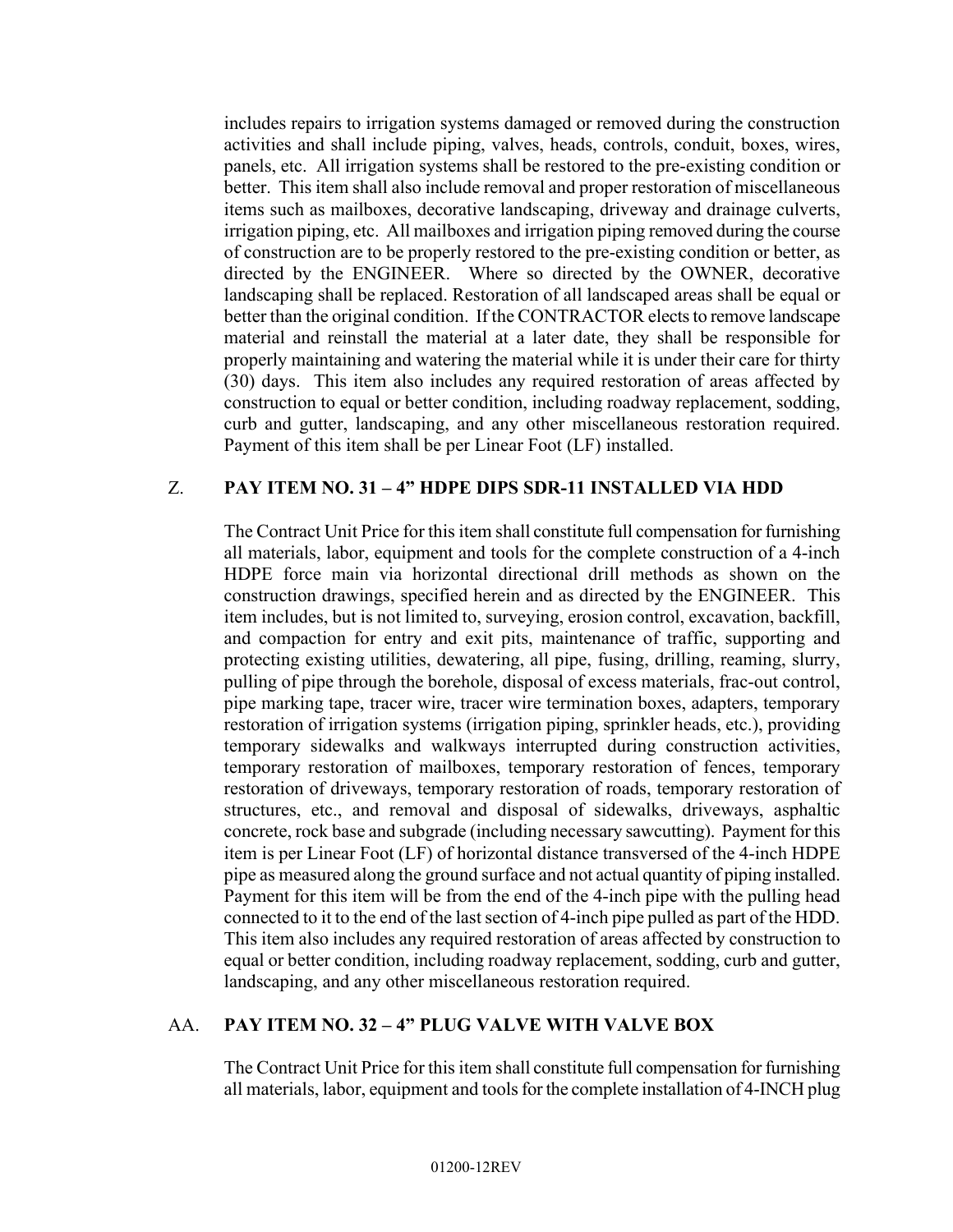valves as shown on the construction drawings, specified herein and as directed by the Engineer. This item includes, but is not limited to, all excavation, disposal of excess materials, bracing, sheeting, rock removal, dewatering, the furnishing and installation of the butterfly valves, restrained flanged coupling adapters, valve boxes, valve key extensions, bolts, nuts, gaskets, restraints, backfilling, compaction, concrete thrust blocks, mechanical joint restraints, concrete collars, Operation and Maintenance Manuals, and concrete supports, and protection of utilities, structures, trees, and shrubs. This item also includes any required restoration of areas affected by construction to equal or better condition, including roadway replacement, sodding, curb and gutter, landscaping, and any other miscellaneous restoration required. Payment for this item shall be the actual number of Each (EA) valve installed.

#### BB. **PAY ITEMS NO. 33 - 35 – 4" DI MJ FITTINGS**

The Contract Unit Price for this item shall constitute full compensation for furnishing all materials, labor, equipment and tools for the complete installation of Protecto 401 Ceramic Epoxy lined compact ductile iron fittings, including plugs, as shown on the construction drawings, specified herein and as directed by the Engineer. This item includes, but is not limited to, all excavation, disposal of excess materials, bracing, sheeting, rock removal, dewatering, the furnishing and installation of the ductile iron fittings, bolts, nuts, gaskets, flanges, restraints, glands, markers, backfilling, compaction, concrete thrust blocks, location and protection of utilities. This item also includes any required restoration of areas affected by construction to equal or better condition, including roadway replacement, sodding, curb and gutter, landscaping, and any other miscellaneous restoration required. Payment for this item shall be each (EA) fitting installed.

#### CC. **PAY ITEM NO. 36 – 4" HDPE X MJ ADAPTER**

The Contract Unit Price for this item shall constitute full compensation for furnishing all materials, labor, equipment and tools for the complete installation of a HDPE/PVC Transition Adapter as shown on the construction drawings, specified herein and as directed by the Engineer. This item includes, but is not limited to, all excavation, disposal of excess materials, bracing, sheeting, rock removal, dewatering, the furnishing and installation of the blow-off assembly, bolts, nuts, gaskets, restraints, glands, backfilling, compaction, concrete thrust blocks concrete collars, Operation and Maintenance Manuals, and concrete supports, and protection of utilities, structures, trees, and shrubs. This item also includes any required restoration of areas affected by construction to equal or better condition, including roadway replacement, sodding, curb and gutter, landscaping, and any other miscellaneous restoration required. Payment for this item shall be the actual number of Each (EA) HDPE/PVC Transition Adapter.

#### DD. **PAY ITEM NO. 37 – AIR RELEASE VALVE**

The Contract Unit Price for this item shall constitute full compensation for furnishing